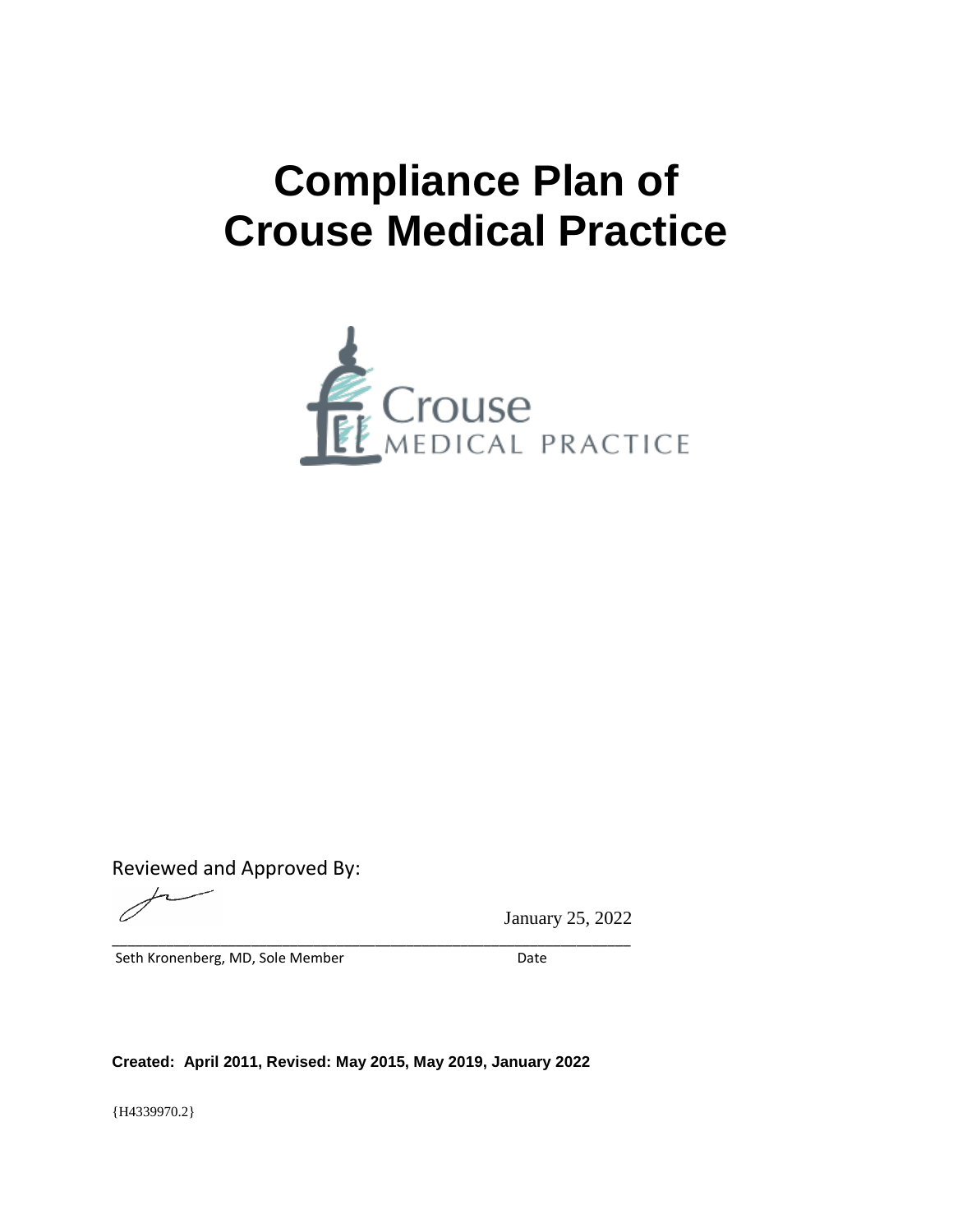# **Table of Contents**

## **Part I Corporate Compliance Program:**

| b)      |                                                                                       |  |
|---------|---------------------------------------------------------------------------------------|--|
|         |                                                                                       |  |
|         | <b>Part II Compliance Plan:</b>                                                       |  |
| a)      |                                                                                       |  |
| b)      | Development & Implementation of Written Standards of Conduct, Policies & Procedures 4 |  |
| C)      |                                                                                       |  |
| d)      |                                                                                       |  |
| e)      |                                                                                       |  |
| f)      |                                                                                       |  |
| g)      |                                                                                       |  |
| h)      |                                                                                       |  |
| i)      |                                                                                       |  |
| j)      |                                                                                       |  |
| k)      | NYS's Mandatory Compliance Program Requirements and Certification (SSL):8             |  |
| $\vert$ |                                                                                       |  |
| m)      |                                                                                       |  |
| n)      |                                                                                       |  |
| O)      |                                                                                       |  |
| p)      |                                                                                       |  |
| q)      |                                                                                       |  |
| r)      |                                                                                       |  |
| s)      |                                                                                       |  |
| t)      |                                                                                       |  |
| u)      |                                                                                       |  |
| V)      | Appendix A description of Fraud and Abuse/Non-Retaliation Laws16                      |  |
| W)      |                                                                                       |  |
|         |                                                                                       |  |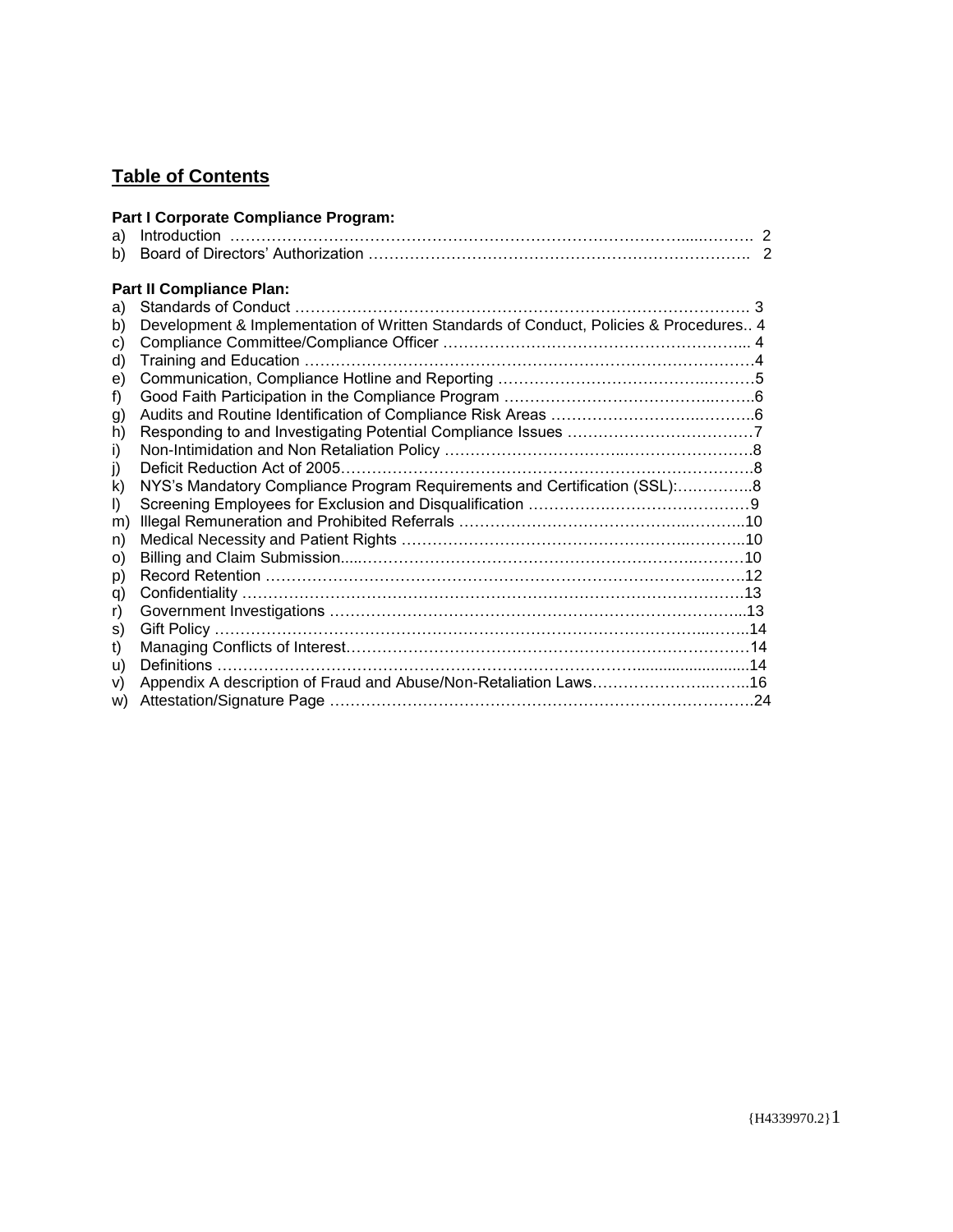## **Part I.**

## *a.* Introduction

Crouse Medical Practice, PLLC (the "Practice") is committed to conducting its business in a lawful and ethical manner. This Compliance Plan (the "Plan") describes the Practice's mandatory Compliance Program (as hereinafter defined) applicable to the Member(s) and all officers, executives, managers and other workforce members, including practice employees and others who provide services on behalf of the Practice (collectively referred to as "Staff"), as appropriate. The intent of the Plan is to provide guidance designed to reflect the Practice's commitment to compliance and to prevent, detect and correct violations of applicable federal, state and local laws, regulations, third-party payer requirements, the Practice's policies and procedures, the Code of Conduct and other applicable standards. Staff who fail to comply with the elements of the Compliance Program as described in this Plan may face disciplinary action including, but not limited to, removal, reprimand, suspension without pay and/or termination from employment or affiliation with the Practice. In addition, Staff who fail to comply with the Plan's requirements may face civil and/or criminal charges from various governmental agencies. (Plan and Compliance Program, as appropriate, are used interchangeably herein.)

The Practice has designated a Compliance Officer (sometimes referred to herein as "CO") to oversee the day-to-day responsibility for its compliance efforts, as well as to develop written policies and procedures ("Policies and Procedures") to protect the Practice's integrity and reputation, and ensure the highest quality of patient care.

## *b.* Member Authorization

The Practice's Member and Executive Team ("Board") authorized the creation of a corporate compliance program, key elements of which include the Plan, Code of Conduct and compliance-related Policies and Procedures (the "Compliance Program"). The purpose of the Compliance Program is to describe compliance expectations for Staff and promote and support the highest standards of conduct - legally, ethically and morally - on the part of the Practice and its Staff, regarding all laws and rules that regulate the Practice, including, but not limited to, Medicare and Medicaid requirements and the applicable New York State and federal fraud, waste and abuse laws. The Board authorized the Practice's President to appoint a Compliance Officer, and the Senior Compliance Administrator of Risk Management and Corporate Compliance is designated as the individual who serves as the Practice's Compliance Officer. He/she works in cooperation with the Practice's Compliance Committee.

The Board shall act in good faith in the oversight of the Practice's compliance activities. The Board shall abide by its

- Duty of care (to be familiar with the finances and activities, attend meetings and participate in decision making, read material and minutes, encourage diversity).
- Duty of loyalty (to avoid transactions were there is personal gain and closely examine other transactions which may cause a conflict of interest).
- Duty of obedience (to ensure that the Practice is abiding by applicable laws and regulations and that the proper resources are dedicated to following the mission).

Any questions concerning the Practice's Compliance Program should be directed to the CO, or his/her designee.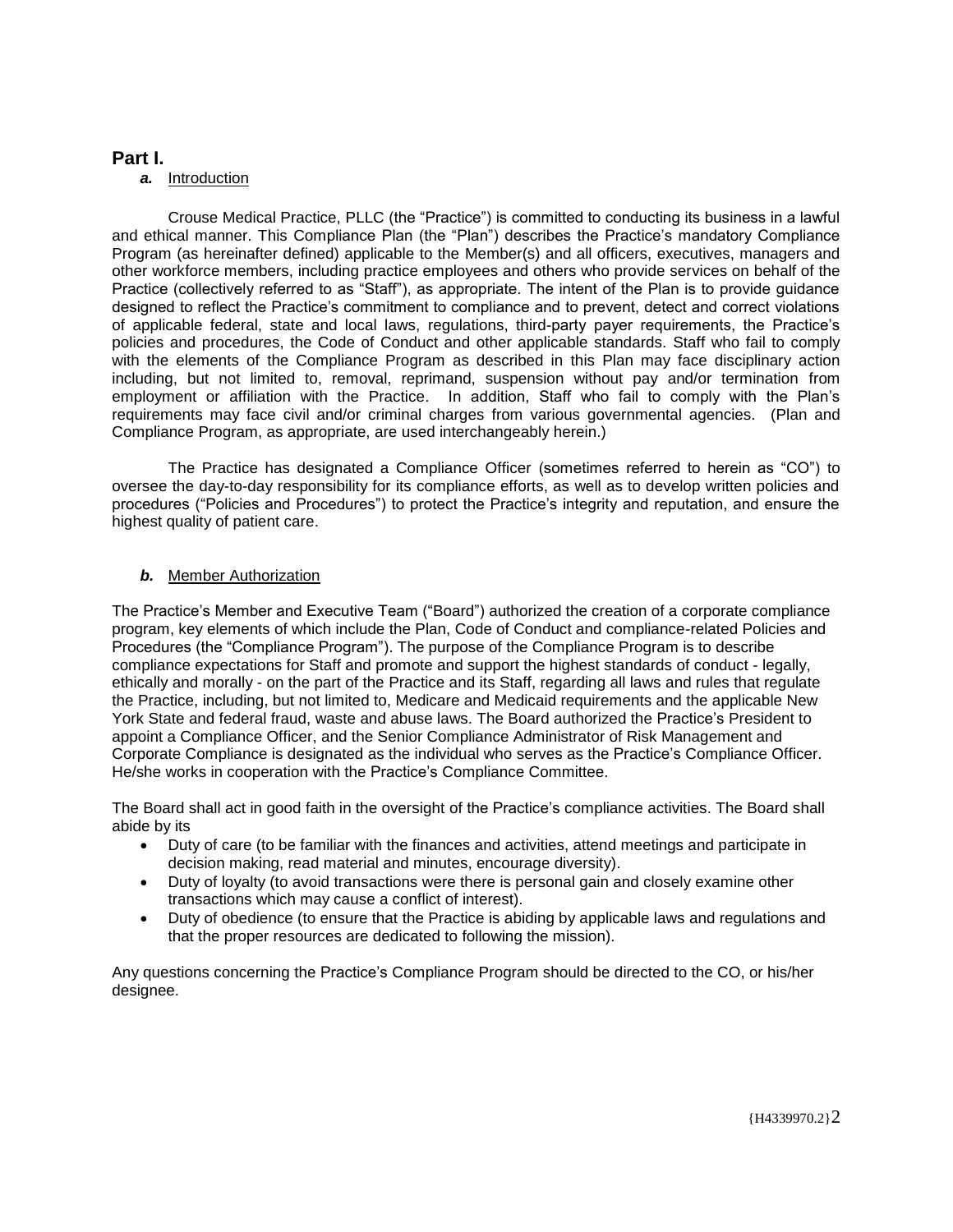**Part II** a. Standards of Conduct

#### *It is our policy to provide services in compliance with all state and federal laws governing our operations, and consistent with the highest standards of business and professional ethics.*

#### *ALL PRACTICE STAFF MUST ACT IN ACCORDANCE WITH THESE STANDARDS OF CONDUCT AND THIS COMPLIANCE PLAN*

The Practice expects Staff to refrain from conduct which may violate applicable federal and state fraud and abuse laws. These laws prohibit (1) direct, indirect or disguised payments in exchange for the referral of patients; (2) the submission of false, fraudulent or misleading claims to any government entity or third-party payor, including claims for services not rendered, claims which characterize the service differently than the service actually rendered, claims for substandard patient care, or claims which do not otherwise comply with applicable program or contractual requirements; and (3) making false representations to any person or entity in order to gain or retain participation in a program or to obtain payment for any service. CMP shall and shall ensure its Staff comply with all applicable federal laws and regulations including but not limited to the Medicare Shared Savings Program regulations under 42 CFR Part 425; federal criminal law; the False Claims Act (31 U.S.C. 3729 et seq.); the Anti-Kickback Statute (42 U.S.C. 1320a-7b(b)); the Civil Monetary Penalties law (42 U.SC. 1320a-7a); the Physician Self-Referral Law (42 U.S.C. 1395nn); and the Health Insurance Portability and Accountability Act (45 C.F.R. parts 160, 162, and 164, Subpart C) including changes from the Health Information Technology for Economic and Clinical Health Act of 2009 (HITECH) and the Final Omnibus Rule; as these laws and regulations may be amended from time to time.

Conduct that does not comply with this Plan is not authorized by the Practice and is outside the scope of Practice employment or affiliation. The Compliance Officer, in cooperation with the Compliance Committee, is charged with monitoring and implementing this Plan.

If, at any time, you become aware of an apparent violation of the Plan, you *must* report it to your supervisor, the Compliance Officer or a member of the Compliance Committee. Reports may also be made to the President and to the Board. Reports may be made anonymously and/or confidentially. Confidential reports will be kept confidential unless the matter is referred to law enforcement or such disclosure is otherwise required by law to be disclosed. No adverse action will ever be taken against you solely for making a report in good faith or based on reasonable belief. If you do not report a violation of the Plan or Practice policy of which you are aware, you may be subject to disciplinary action, up to and including termination of employment and/or affiliation with the Practice. Employees must report concerns to their supervisor, who is required to report issues of actual or suspected non-compliance to the Compliance Officer; however, if your supervisor is the subject of the conflict, or if you are uncomfortable talking to your supervisor, or you do not receive a satisfactory response, employees may make a report to another member of management/compliance, including directly to the Compliance Officer, or may utilize any of the Practice's other available reporting methods.

The laws governing our activities are complex. This Plan only deals with some of the important legal principles under which we operate. Their mention is not intended to minimize the importance of other applicable laws, professional standards or ethical principles, which may be covered in other Practice policies, programs and literature. Consequently, if you are in doubt you should promptly communicate with your supervisor or with the Compliance Officer before undertaking any course of action.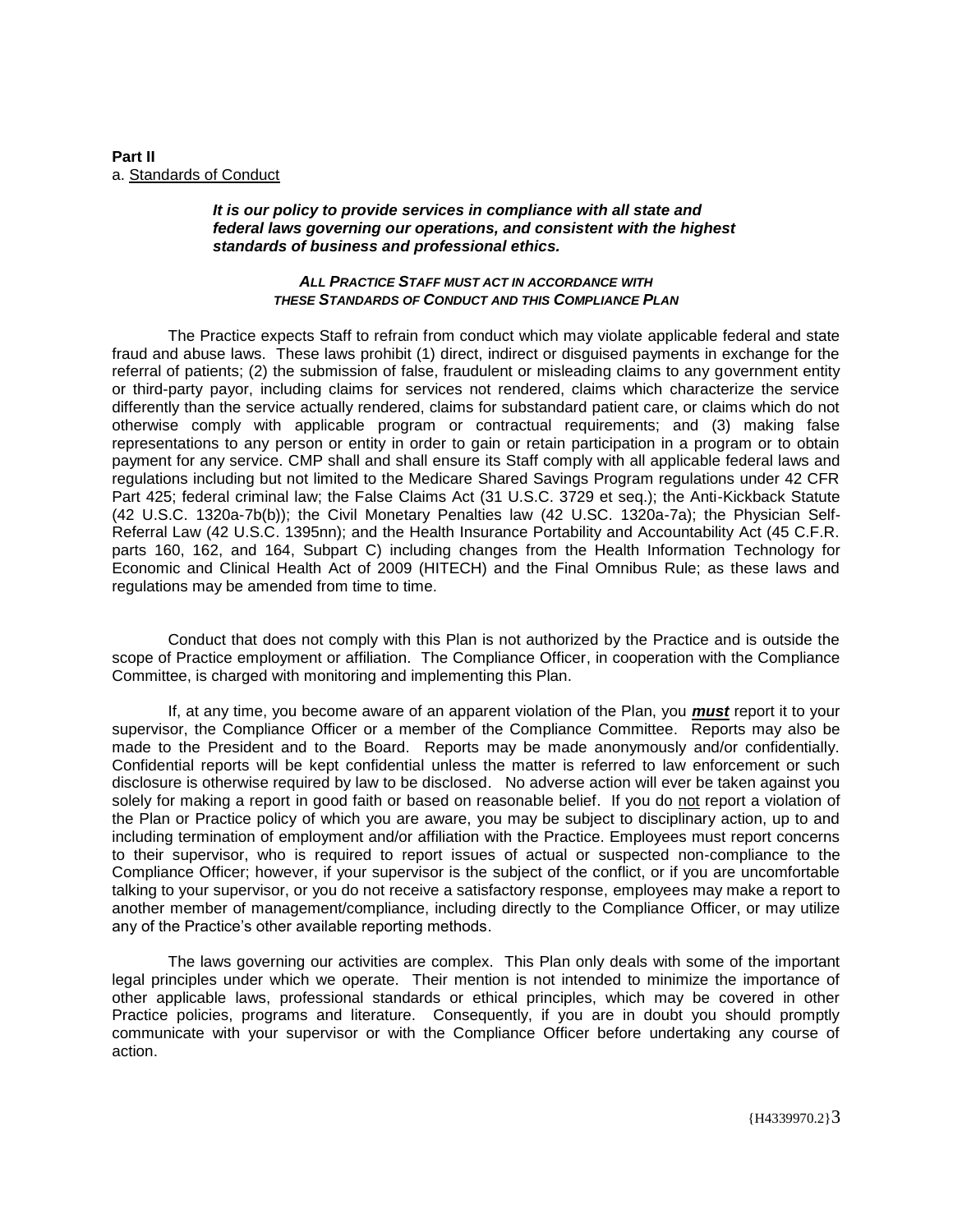## **b. Development & Implementation of Written Standards of Conduct, Policies & Procedures:**

The Practice shall operate in accordance with applicable federal, state and local laws, and standards pertaining to the delivery of patient care and the billing for such care. To this end, the Practice has developed policies and procedures to foster compliance with such laws and standards and to promote conduct by the Practice and its Staff that is ethical and upholds our mission and values. Such policies and procedures implement the Plan and describe the Practice's compliance expectations, as well as provide guidance to Staff on dealing with and reporting potential compliance issues, and how potential compliance issues are investigated and resolved.

The Compliance Officer, or his/her designee, with input from the Compliance Committee, shall oversee the development and implementation of policies pertaining to the Compliance Program and/or the Code of Conduct. Corporate Compliance Policies are reviewed periodically and in accordance with Practice procedures. The Practice shall update its standards, policies and procedures as necessary to remain current with applicable law and regulations, the needs of the Practice and its Compliance Program and to reflect current ethical and legal business practices.

Staff who have questions, suggestions and/or concerns about the Compliance Program, current Practice standards, policies, procedures, business, patient care or other practices should notify their supervisor or the CO, or may call the Compliance Hotline (315-479-5070 ext. 66107), or submit a Compliance Reporting Form which can be found on the Practice's website.

#### **c. Compliance Committee/Compliance Officer**

The Practice will appoint one of its physicians as Compliance Committee Chair. The Compliance Committee, through the Chair of the Compliance Committee, is accountable and reports directly to the Practice's President and, as appropriate, the Board. The Compliance Officer will select members of the Compliance Committee. The Compliance Officer is responsible for overseeing implementation of the Plan, making recommendations to the Chair of the Compliance Committee, and will report directly and be accountable to the President of the Practice and, as appropriate, the Board, including regarding changes in our operations to enhance compliance, and updating the Plan. The CO's authority and obligations are more fully explained in the Practice's Compliance Officer and Oversight policy.

The Compliance Committee works collaboratively with the Compliance Officer and other Staff, as appropriate, to develop appropriate standards, policies and procedures to promote compliance within the Practice. The Compliance Committee shall meet periodically throughout the year, but usually no less than quarterly.

## **d. Training and Education**

The Practice has established and implemented effective education and training for the Compliance Officer and all Practice employees, as well as its chief executive and other members of senior leadership, managers and Board members. As part of the Plan, Practice Staff are required to attend specific training on a periodic basis. Such training programs may include sessions highlighting the Plan, summarizing fraud and abuse laws, whistleblower protections, coding requirements, claim development and submission processes and marketing practices that reflect current legal and governmental program standards, which are designed to effectively communicate the Practice's standards and procedures. Supervisors assist in identifying areas that require training and in carrying out such training. Training instructors may come from both outside and inside the Practice. New employees and new appointments of a chief executive, manager or Board member will receive training as part of the orientation process. All formal training undertaken by the Practice as part of its Compliance Program is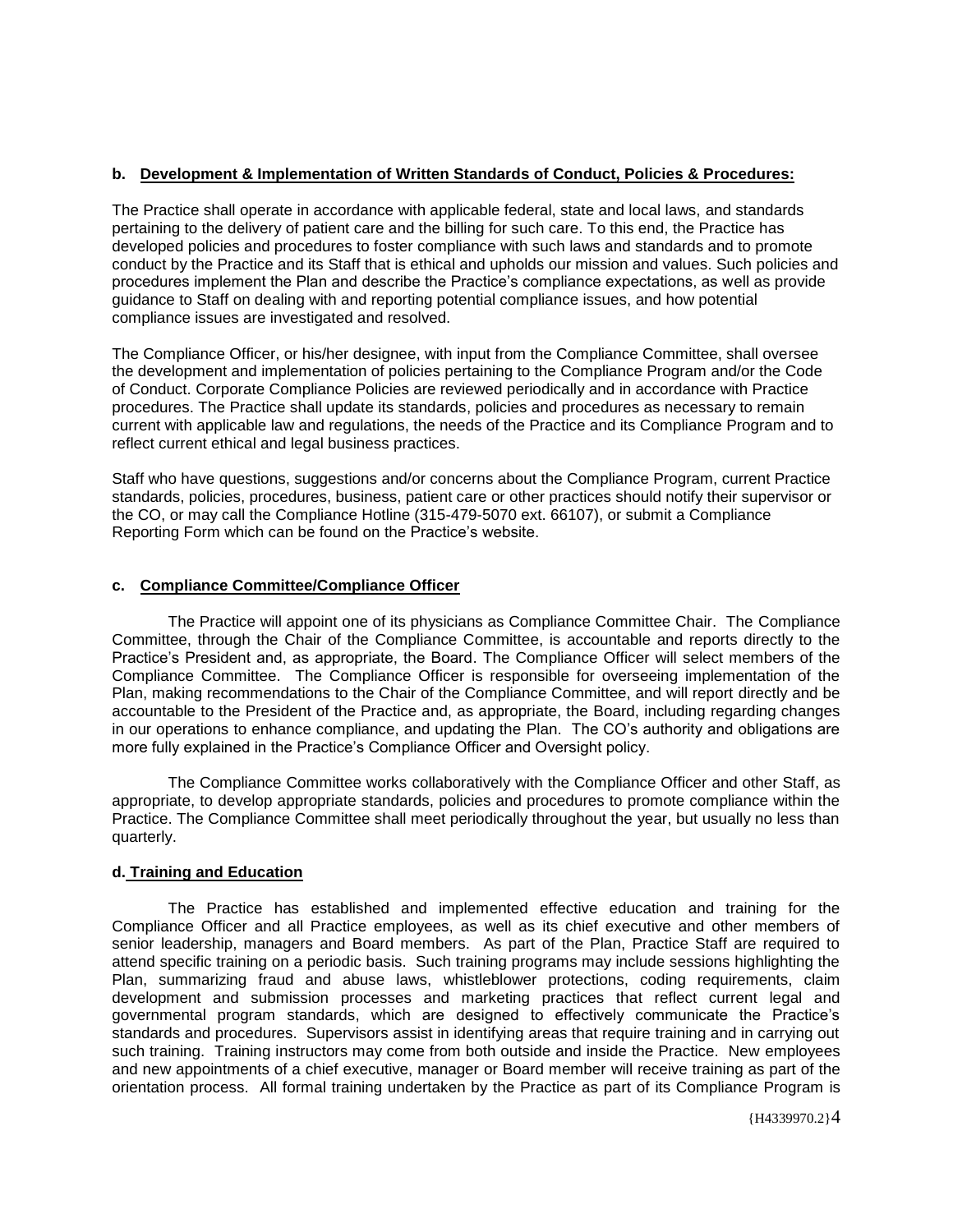documented. Appropriate documentation includes a record of dates, times, attendance and agenda for all professional and compliance training sessions in which Staff participates. Copies of materials disseminated at training sessions will also be maintained to the extent feasible.

Employees are required to have compliance-related education each year, as part of their employment responsibilities. Attendance and participation in training programs is a condition of continued employment, and will include compliance issues, expectations and the operation of the Compliance Program. Failure to comply with training requirements may result in disciplinary action, including possible termination. Adherence to the provisions of the Plan, such as training requirements, is a factor in annual evaluation. Therefore, the Practice shall maintain training attendance logs and copies of materials distributed at training sessions, which will include up-to-date contact information for the Compliance Officer and Policies and Procedures.

Specific training topics may include but are not limited to:

- \* Government and private payor reimbursement principles;
- \* General prohibitions on false claims, self-referrals and the payment or receipt of remuneration to induce referrals;
- \* Proper confirmation of diagnoses or interpretations;
- Submitting a claim for physician services when rendered by a non-physician (under "incident to" supervision, and physical presence requirements);
- Proper documentation of services rendered; and
- Duty to report misconduct.

#### **e. Communication, Compliance Hotline and Reporting**

All Staff are required to report any activity involving or concerning the Practice that appears to violate the Compliance Program, Code of Conduct or any Practice policy/procedure, as well as applicable laws, rules or regulations. Such reports may be made to the Compliance Officer in person/phone/e-mail, through the Corporate Compliance Hotline, the Compliance Reporting Form on the Practice's website, or through their immediate supervisor/manager, or any other form of written communication. If a supervisor is the subject of the conflict, then employees are required to report to another member of management/compliance, including directly to the Compliance Officer, or may utilize any of the Practice's other available reporting methods. Staff may also make reports of non-compliance to a member of the Compliance Committee, or to the President and the Board. Confidential reports will be treated as confidential unless the matter is turned over to law enforcement or is otherwise required by law to be disclosed. There shall be no retaliation for reporting of actual or suspected compliance problems in good faith or based on reasonable belief.

Reports may be made on an anonymous basis via the Corporate Compliance Hotline. Any reported matters on potential non-compliance, including those that suggest violations of compliance policies, regulations or statutes, will be documented and investigated promptly. The Compliance Officer shall report and/or review such compliance matters with the Compliance Committee and the Board, as necessary.

Failure to report may, by itself, be a violation of the Practice's Compliance Program, which may subject the person to discipline up to and including termination of employment or affiliation with the Practice.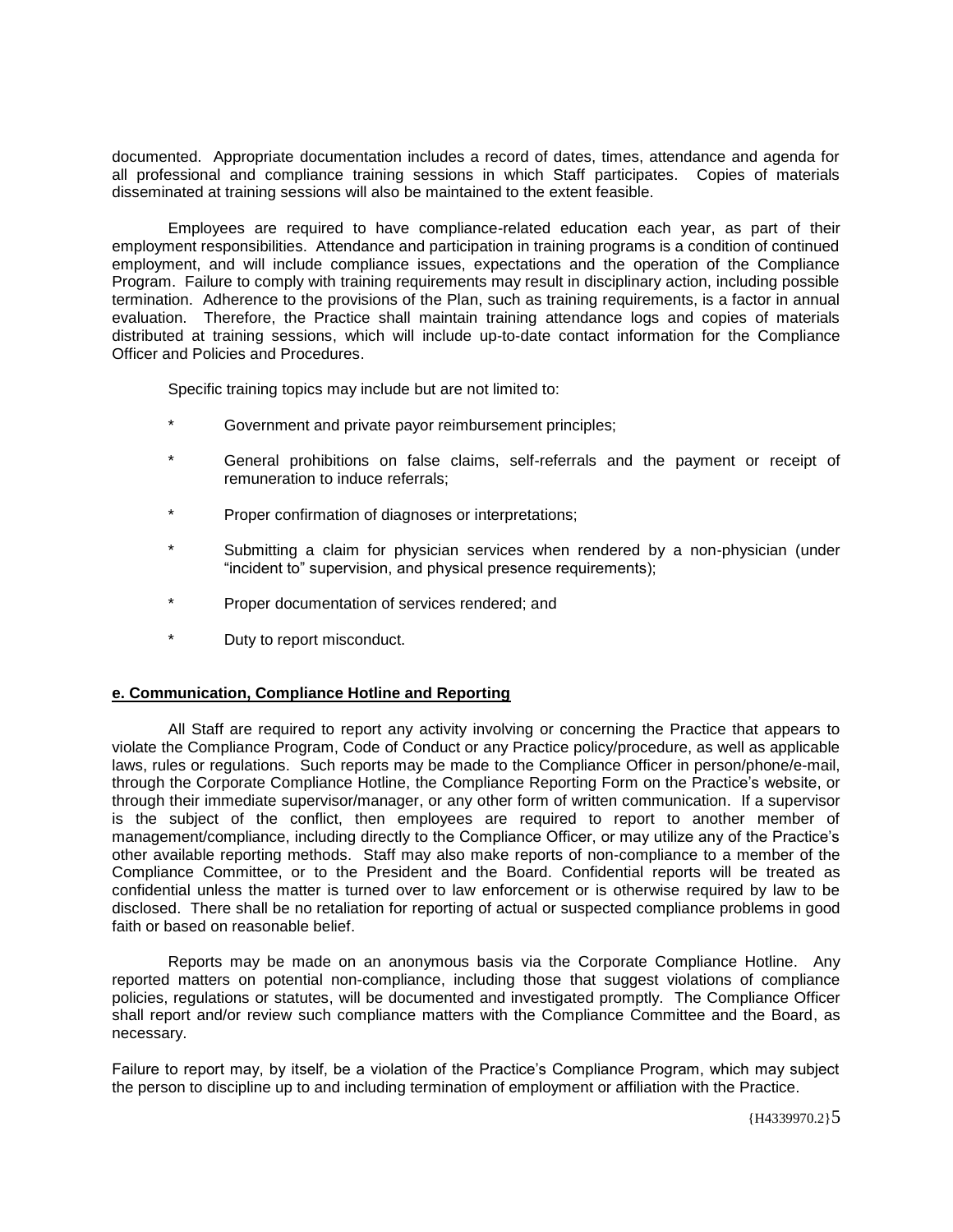## **f. Good Faith Participation in the Compliance Program as an Element of Performance Evaluation**

## Responsibility to Participate

Promotion of, and adherence to the Plan is a key element used in evaluating Staff performance. It is the responsibility of Staff to abide by applicable laws and regulations, support the Practice's compliance efforts and to participate in the Practice's Compliance Program. Any violation of the Plan, applicable law or deviation from appropriate ethical standards, will subject Staff to disciplinary action. The types of conduct subject to disciplinary action are described below, and may apply to management personnel who direct or approve improper actions, or are aware of those actions and fails to appropriately exercise his or her supervisory authority, or fails to detect non-compliance with applicable Practice Policies and Procedures, including the Plan, where reasonable due diligence on their part would have led to the discovery of such non-compliance.

#### Required Good Faith Reporting and Confidentiality

Staff must report his/her good faith/reasonable belief of any suspected or actual violation of applicable local, state or federal law, Practice Policies and Procedures or this Plan. In support of this policy, the Practice has adopted a strict non-intimidation and non-retaliation policy (see section i below) prohibiting any intimidating actions or retaliation against any Staff who reports suspected or actual violations in good faith or based on reasonable belief. Staff are expected to assist in the resolution of the compliance issue. The Practice will ensure reporting Staff's confidentiality and will honor all requests for confidentiality subject to the limits imposed by law.

## Violations Subject to Disciplinary Action

There are many activities that could be considered a violation. Potential violations include, but are not limited to, the following:

- Participating directly or indirectly in actions that are in violation of any applicable local, state or federal law/regulation or this Plan or other Practice Policies and Procedures;
- Encouraging, directing, facilitating or permitting, either actively or passively, non-compliant behavior;
- Deliberately failing to report a violation or deliberately withholding relevant and material information concerning a violation;
- Retaliating, directly or indirectly, or encouraging others to do so, against Staff who reports a violation;
- Fabricating or knowingly misrepresenting facts concerning a compliance investigation; or
- Stealing.

#### Fair Enforcement of Discipline

The Practice shall enforce sanctions and discipline resulting from a violation of this Plan, relevant laws and regulations and Practice Policies and Procedures in a fair and consistent manner. Enforcement of sanctions for violations shall be documented by the Compliance Officer.

#### **g. Audits and Routine Identification of Compliance Risks Areas**

Auditing and Monitoring**.** Monitoring and auditing play a role in evaluating the Practice's compliance with Medicare and Medicaid requirements and in determining the overall effectiveness of the Compliance Program. The Practice is committed to ensuring that the Plan is properly implemented through periodic monitoring and establishment of an annual Work Plan that will list audit priorities based on risk areas the Practice has identified and those identified in the OIG and OMIG Work Plans that are relevant to the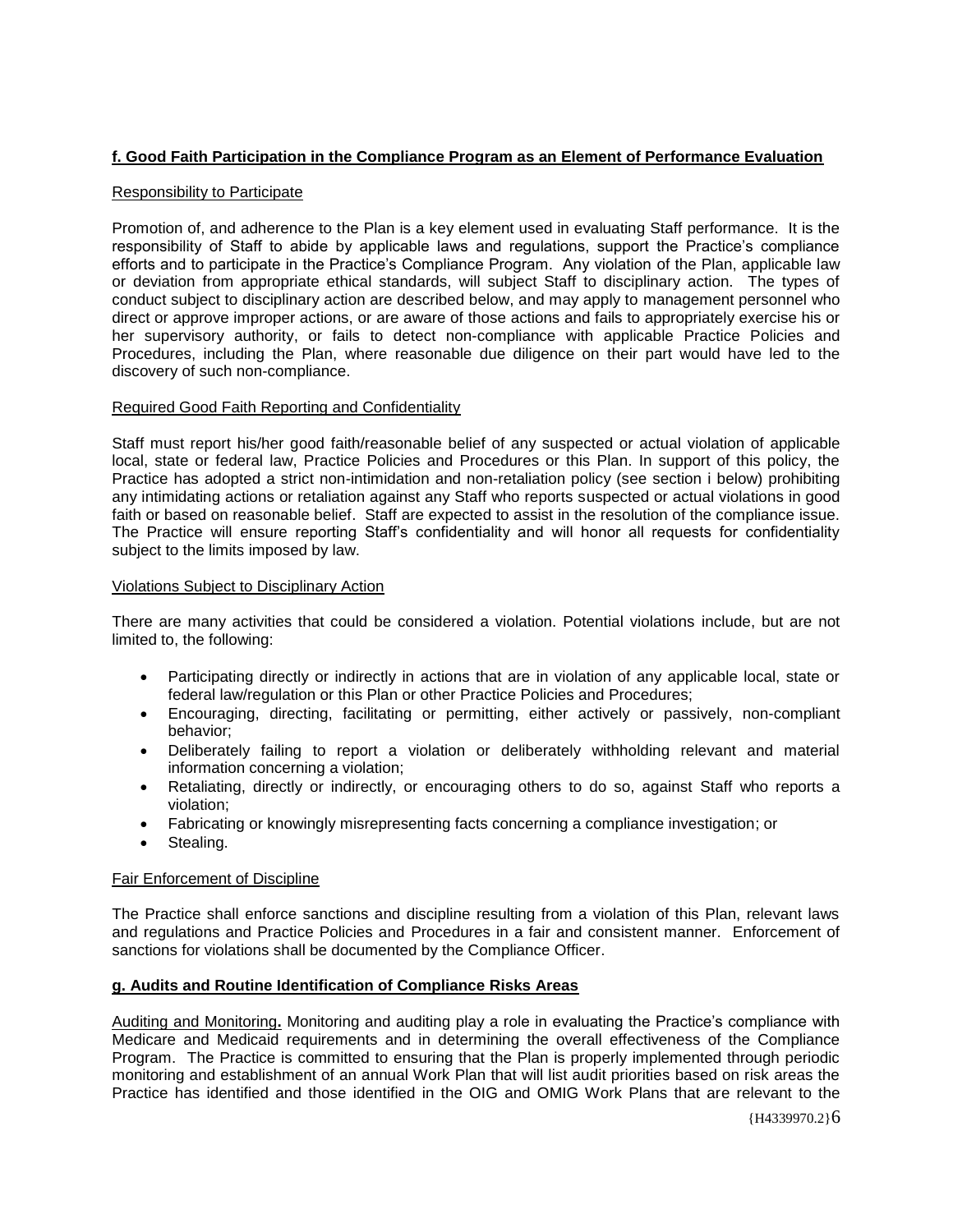Practice. While the Compliance Officer is responsible for coordinating formal audits, the audits themselves may be performed by internal or external auditors with expertise in federal and state health care statutes, regulations and policies. The auditor(s) may be independent of the Practice's providers and management, and will have broad access to records and personnel. Audits of coders will be conducted periodically by Practice Resources, LLC ("PRL"). PRL will provide the Practice with a written report of its audit findings, which provides data for the Practice to evaluate the coder's accuracy and competence for the audit period. The Compliance Officer is responsible for investigating incidents discovered by the audits, systemic errors, or reports of suspected noncompliance. The results of the audit process may be communicated to and discussed with legal counsel to determine whether any corrective action is required.

Periodic Audits. The Practice will conduct audits at regular intervals, not less than annually, to evaluate priorities identified in the Practice's Work Plan and to ensure ongoing claims processing accuracy and compliance with any new rule or regulation implemented since the previous audit. Significant variations will be investigated to determine their cause. In some instances, a legitimate explanation may exist and no systemic error is at fault. In such cases no corrective action may be required. If deviation is due to improper procedures, misunderstandings of rules, fraud or systemic problems, prompt corrective action will be taken.

#### **h. A System for Responding to and Investigating Potential Compliance Issues**

It is the Practice's policy to promptly respond to compliance-related concerns and complaints as they are raised and to investigate potential or actual non-compliance of applicable laws, regulations, the Practice's policies, procedures and this Compliance Plan. All Staff must cooperate with the investigative process. As with a periodic audit and routine evaluation of items identified in the Practice's Work Plan, an investigation of a suspected violation typically will involve a review of relevant documentation and records, interviews with Staff, and an analysis of applicable laws and regulations. The results of such investigations will be thoroughly documented and shared with the Compliance Committee and the Board on a confidential basis. Precautions will be taken to ensure that relevant documents to the investigation are not destroyed. Records of an investigation will include a description of the investigative process, copies of interview notes and key documents, a log of witnesses interviewed and documents reviewed, the results of the investigation, and any corrective action taken. The CO, or his/her designee, has primary responsibility for conducting and/or overseeing investigations.

## Corrective Action

If an audit or investigation reveals a systemic billing (as opposed to routine refunding of overpayments as discussed below), coding or claims submission problem, the Chair of the Compliance Committee (and legal counsel as appropriate), or the Practice Manager, will draft any required corrective action plan ("CAP") based upon recommendation(s) from the Compliance Officer. The CAP will list each billing practice or other compliance issue that does not meet the applicable requirements and specify what action should be taken to correct the practice. The CAP will include the development of new policies and procedures to prevent recurrence of the issue as necessary; appropriate training related to said policies and procedures; and ensure ongoing compliance with Medicaid and/or Medicare requirements. For each item listed in the CAP, deadlines will be established by which the corrective action must take place. The scope of possible corrective actions is quite broad, ranging from refunds of any overpayments received, to disciplinary actions, to reporting incidents of fraud and abuse to federal or state authorities. (The Compliance Officer should be informed of any routine returns of overpayments, even if they are not made as part of a formal investigation or audit.) All corrective actions must be thoroughly documented. Progress reports will be prepared on a periodic basis that list each corrective action item and identify what actions have been taken on each item. Decisions whether to disclose the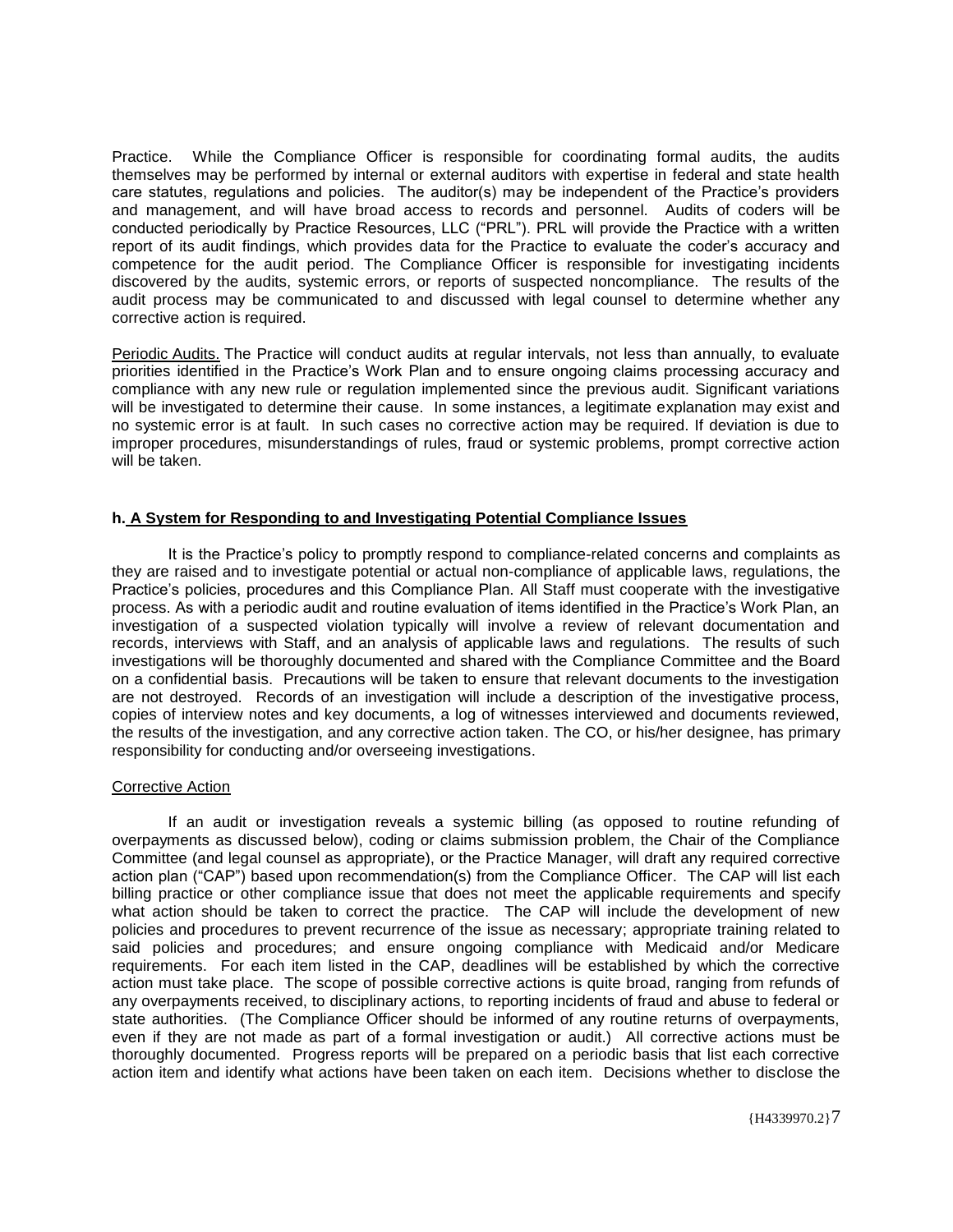results of investigations or audits to federal or state authorities are made by the Board based upon recommendations of the Chair of the Compliance Committee, the CO, and legal counsel.

## **i. Non-Intimidation and Non-Retaliation Policy**.

The Practice is committed to maintaining a workplace where Staff and others are free to raise concerns regarding the Practice's business practices and the care of its patients in good faith or that he/she reasonably believes is a violation. It is the responsibility of Staff to abide by applicable laws and regulations and to support the Practice's compliance efforts, including reporting their good faith or reasonable belief of any violation of applicable local, state or federal law, or the Practice's Policies and Procedures, including, without limitation this Compliance Plan. The Practice is committed to fostering a workplace that is conducive to open discussions by its Staff of its business and clinical practices. Accordingly, to promote an open culture, the Practice has adopted a strict policy of non-intimidation and non-retaliation. The Practice expressly prohibits retribution, intimidation or retaliation against any Staff who acts in reporting a concern in good faith or that he/she reasonably believes is a violationof actual or potential non-compliance with this Plan or applicable law, including but not limited to investigating issues, self-evaluations, audits and remedial actions, and reporting to appropriate officials as provided in Sections 740 and 741 of the Labor Law. Refer to Appendix A for a description of fraud, abuse and nonretaliation laws.

Practice Staff who raise and identify concerns in good faith or that he/she reasonably believes isa violation(s), or suspected violation(s) of applicable law or Practice policies, or who cooperate in investigations by the Practice, government agencies or law enforcement, concerning potential violations are protected from retaliation and intimidation when taking such actions. Any Staff who commits or condones any form of retaliation or intimidation will be subject to discipline up to, and possibly including, termination of employment or affiliation with the Practice. Refer to Policy #100-05 *Reporting Compliance Issues and Non-Retaliation* for more information.

Any Staff who believes that he or she has been retaliated as a result of reporting a violation or suspected violation should contact the Compliance Officer and/or the President.

The Practice, in accordance with applicable local, state or federal laws, fully complies with all applicable whistleblower protection laws, including, but not limited to the New York State whistleblower protection laws, described in Appendix A.

#### **j. Deficit Reduction Act of 2005 (DRA)**

The Deficit Reduction Act of 2005 requires any entity that receives at least \$5 million per year in Medicaid payments to make certain information available to it employees, contractors and agents. This information includes:

- The Federal and New York State False Claims Acts;
- The rights of employees to be protected as whistleblowers; and
- The entity's policies and procedures for detecting and preventing fraud, waste and abuse.

The Practice, in accordance with applicable local, state or federal law, and the Practice's Policies and Procedures, including, without limitation, the Practice's Compliance Program and Code of Conduct, fully complies with all applicable whistleblower protections.

#### **k. NYS's Mandatory Compliance Program Requirements and Certification (SSL)**

Per NYS Social Services Law (SSL) §363-d and 18 NYCRR Part 521, A compliance program is required of all providers where Medicaid is a "substantial portion of business operations."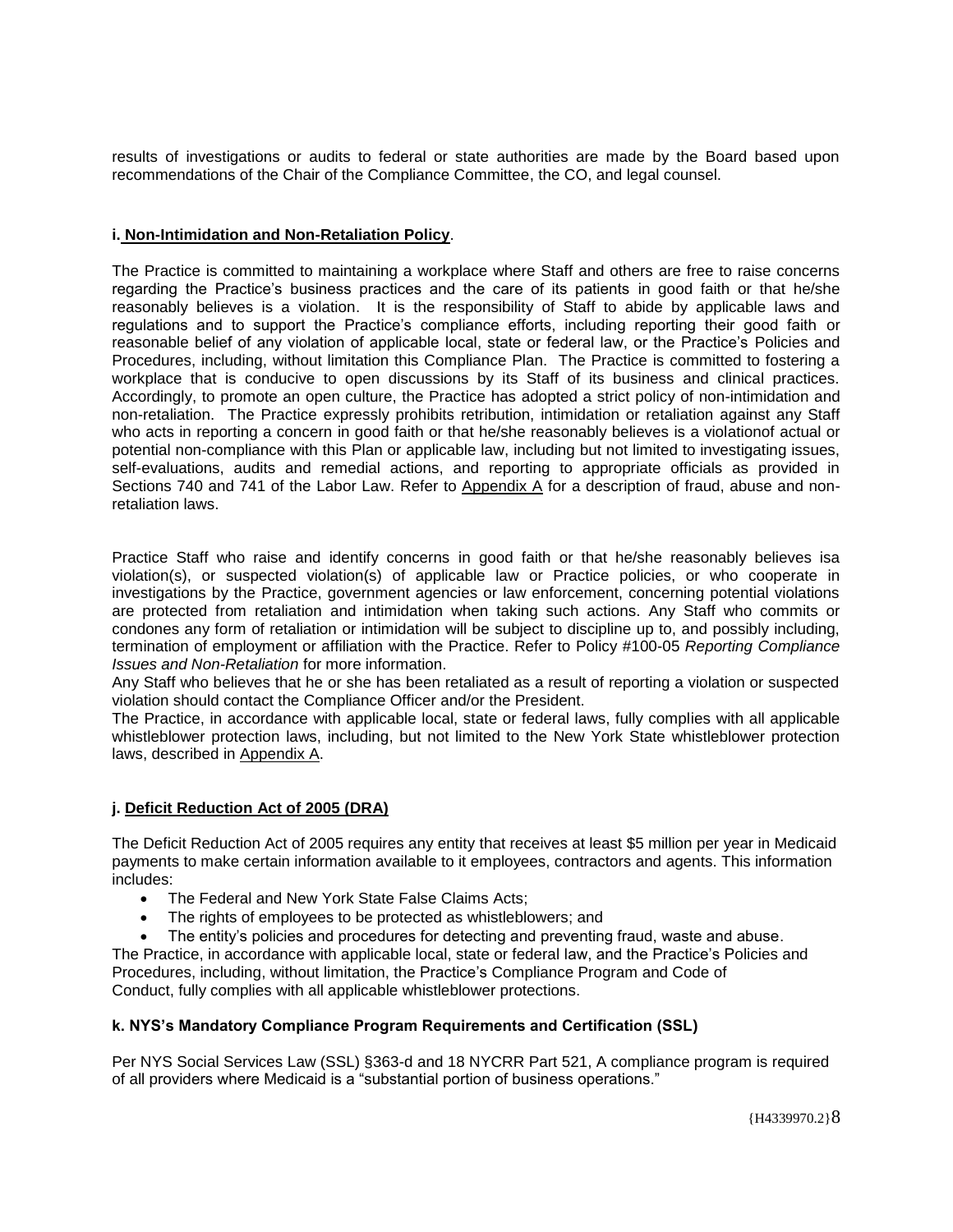18 NYCRR §521.2(b) defines "substantial portion of business operations" as

(1) when a person, provider or affiliate claims or orders, or has claimed or has ordered, or should be reasonably expected to claim or order at least five hundred thousand dollars (\$500,000) in any consecutive twelve-month period from the medical assistance program;

(2) when a person, provider or affiliate receives or has received, or should be reasonably expected to receive at least five hundred thousand dollars (\$500,000) in any consecutive twelve-month period directly or indirectly from the medical assistance program; or

(3) when a person, provider or affiliate who submits or has submitted claims for care, services, or supplies to the medical assistance program on behalf of another person or persons in the aggregate of at least five hundred thousand dollars (\$500,000) in any consecutive twelve-month period.

Mandatory Compliance Program Certification Requirement. Pursuant to New York State Social Services Law (SSL) §363-d, providers are required to certify to the New York State Department of Health upon enrollment in the Medicaid program, and annually thereafter, that they are satisfactorily meeting the requirements of SSL §363-d through the *[Certification Statement for Provider Billing Medicaid](https://www.emedny.org/info/ProviderEnrollment/ProviderMaintForms/490501_ETIN_CERT_Certification_Statement_Cert_Instructions_for_Existing_ETINs.pdf)* form. Through its submission of the certification, the Practice is attesting that is satisfactorily meeting the requirements of SSL §363-d, which includes the federal DRA certification. Annual certification shall occur by the anniversary date of the provider's enrollment in Medicaid, which can be found on their initial Medicaid enrollment welcome letter.

## **l. Screening Employees and Contractors for Exclusion/Disqualification**

The Practice will not employ or do business with any individual or entity who is convicted of health care fraud or listed by a governmental agency as excluded, debarred or otherwise ineligible to participate in any federal or state health care programs. The Practice will screen all prospective and current providers, employees, and members of the Board, to see if such persons are included on any of the relevant excluded or disqualified provider lists, or will contract this responsibility out to a third-party vendor. CMP will require that all independent contractors and vendors conduct their own exclusion screenings prior to entering into a contract with CMP and monthly thereafter. CMP will require that contracts include a clause that the vendor/contractor must conduct monthly exclusion screenings of the vendor/contractor and its employees; evidence of which will be provided to the Compliance Officer upon request. Applicants for employment with the Practice will be required to disclose all criminal convictions, civil monetary penalties assessed or paid, or exclusion actions imposed against them. All current employees, providers and Board members of the Practice have an obligation to notify the Compliance Officer immediately upon receipt of any information indicating that they have been charged with a crime relating to health care or are facing debarment, exclusion or other ineligibility from participation in any state or federal health care program. Failure to notify the Compliance Officer may result in disciplinary action. Every month, the Practice shall review the relevant updates to the exclusion and disqualified lists to ensure that its employees, providers and Board members are not on the exclusion lists. Such lists include, but are not limited to, the following:

- United States Department of Health and Human Services, Office of Inspector General (OIG) website – List of Excluded Individuals/Entities (LEIE)- This database provides information regarding individuals and entities currently excluded from participation in Medicare, Medicaid, and all Federal health care programs;
- New York State Office of the Medicaid Inspector General (OMIG) website –OMIG's website provides access to the list of individuals or entities whose participation in the Medicaid program has been restricted, terminated or excluded;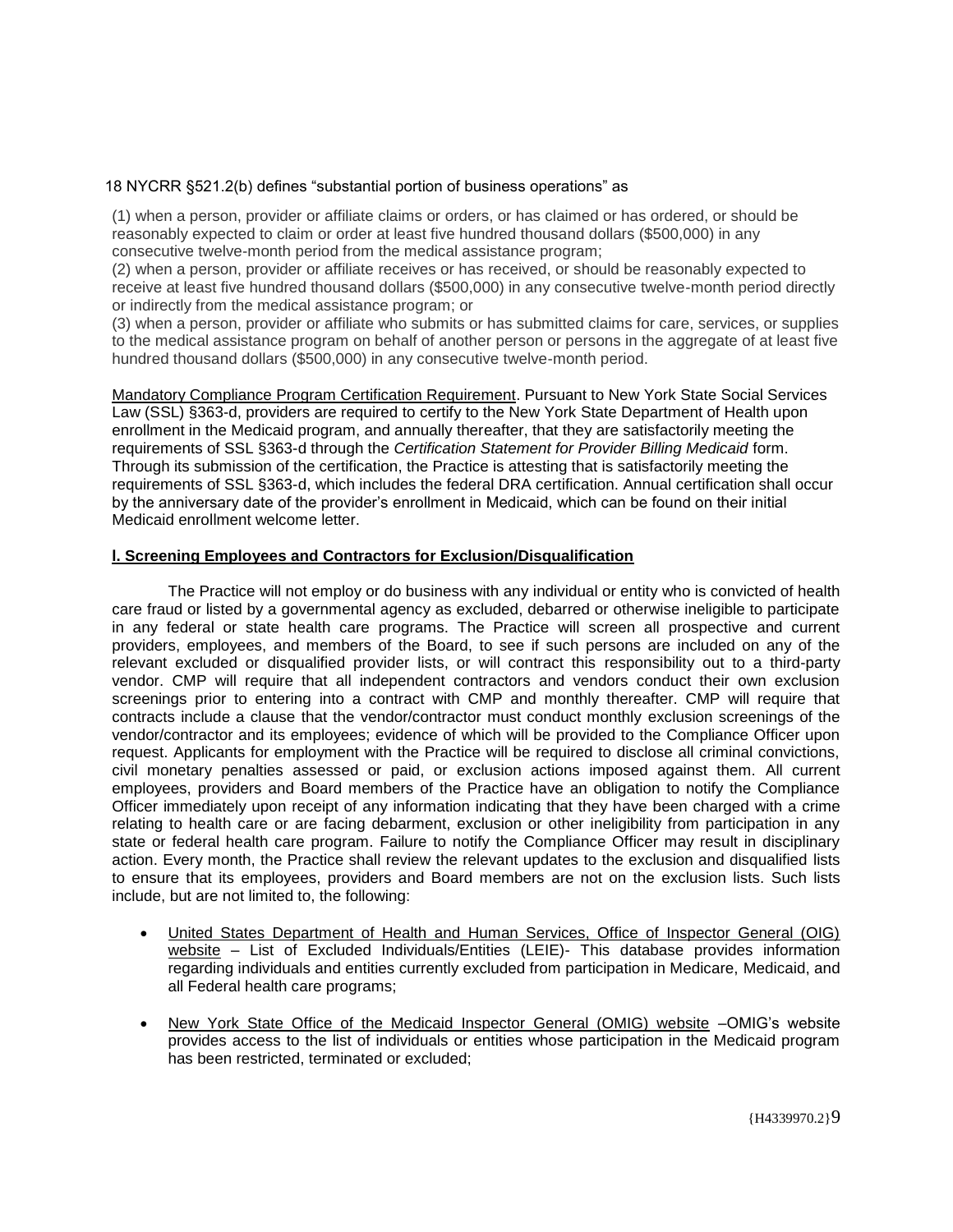- System for Award Management (SAM) website Verification of practitioners excluded from receiving federal contracts, certain subcontracts and certain federal financial and non-financial assistance and benefits.
- Specially Designated Nationals and Blocked Persons List (SDN) The Office of Foreign Assets Control (OFAC) publishes a list of individuals and companies owned or controlled by, or acting for or on behalf of, targeted countries. It also lists individuals, groups, and entities, such as terrorists and narcotics traffickers designated under programs that are not country-specific. Collectively, such individuals and companies are called "Specially Designated Nationals" or "SDNs." Their assets are blocked and U.S. persons are generally prohibited from dealing with them.

#### **m. Illegal Remuneration and Prohibited Referrals**

It is illegal for the Practice or Staff to provide or accept remuneration (for example, payment or an item of value) in exchange for the referral of a patient. The law also bars the payment or receipt of such remuneration in return for directly purchasing, leasing, ordering, or recommending the purchase, lease or ordering of any goods, facilities, services, or items in conjunction with the services provided. Staff may not receive any gift under circumstances that could be construed as an improper attempt to influence the Practice's decisions or actions.

Federal and state law prohibit referrals by any physician who has, or whose immediate family member has, a "financial relationship" with an entity which provides medical goods or services to that entity for the provision of certain designated health services. If a financial relationship exists, referrals are prohibited unless a specific exception is met.

Staff are expected to be vigilant in identifying potential violations of these legal requirements and to bring concerns to the attention of the Compliance Officer. This includes reviewing the business and financial relationships between the Practice (or any of its physicians or their immediate family members) and an entity which makes referrals to, or receives referrals from the Practice (or its physicians). Legal counsel will be sought to review relationships, as necessary.

#### **n. Medical Necessity and Patient Rights**

As a health care provider, the Practice is committed to providing the highest quality medical services possible to its patients. Such services will be provided on the basis of medical necessity and preventive care as defined by the physicians and other qualified practitioners of the Practice and will not discriminate on the basis of economic factors or patient characteristics such as race, ethnicity, gender or age. Informed consent will be obtained, as necessary, from patients prior to providing medical services. The confidentiality of patient records will be maintained as required by law.

#### **o. Billing and Claims Submission**

The Practice promotes full compliance with all relevant billing and claims reimbursement requirements. The Practice shall only bill for services actually rendered and as reflected in the medical documentation. Staff, as appropriate, are expected to monitor compliance with applicable billing rules. All persons involved in any aspect of the Practice's coding, billing and claims submission processes must be appropriately trained, credentialed and prepared for their responsibilities. All Staff must immediately report any false, inaccurate or questionable claims to a supervisor who will seek assistance from the Compliance Office, or directly to the Compliance Officer. If a supervisor is the subject of the conflict, then employees are required to report to another member of management/compliance.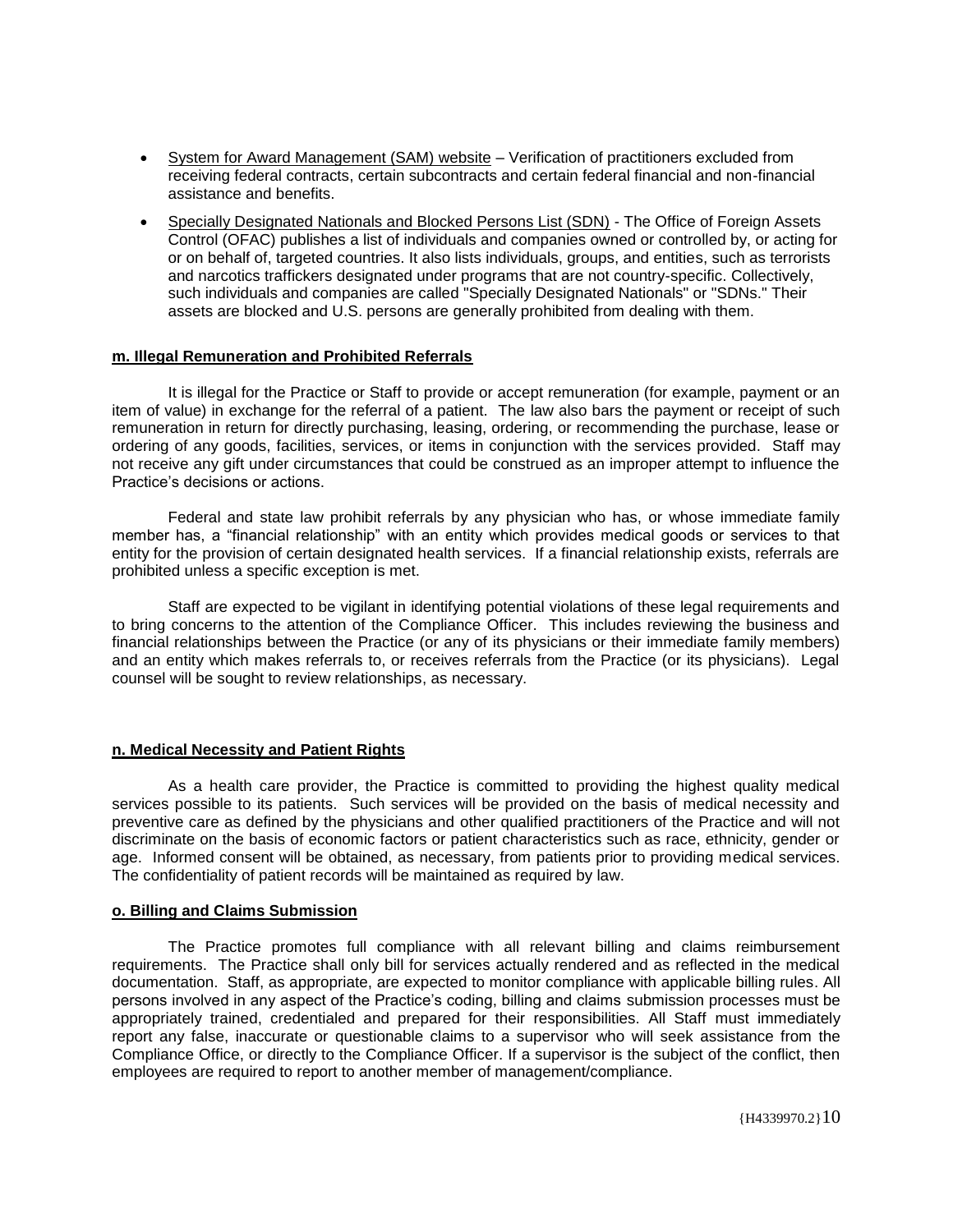#### Refunding Overpayments

The Practice will refund any overpayments discovered as part of an internal or external audit, or pursuant to the Compliance Program, to the appropriate payor or regulator, including OMIG or OIG, as applicable.

Any Staff that identifies an actual or potential overpayment shall immediately notify the Compliance Officer. The Compliance Officer will work with patient accounting personnel to review whether an overpayment occurred and whether there is a potential for systemic billing issues.

It is crucial to report an actual or potential overpayment as quickly as possible, as knowingly retaining an overpayment for over 60 days could result in liability under the federal and state False Claims Acts.

The Compliance Officer will ensure that the appropriate payor, including Medicare, Medicaid or any commercial payor, is notified of any overpayment and that funds are returned to the payor as expediently as possible. Where applicable, accounting personnel will process the refund electronically by voiding or adjusting the amount of the claim. In the event the overpayment cannot be processed through a routine void or adjustment, the CO will work with legal counsel to ensure that the appropriate process is undertaken to return the overpayment to the appropriate payor.

#### Prohibition on Fraudulent Practices

False billing is a serious offense. The law prohibits knowingly and willfully making or causing to be made any false statement or representation of a material fact in an application for benefits or payment. It is also unlawful to conceal or fail to disclose the occurrence of an event affecting the right to payment with the intent to secure payment that is not due. Such acts are strictly prohibited by the Practice and any Staff committing such acts will be subject to discipline, up to and including termination or affiliation with the Practice. Examples of activities that may result in the submission of false claims include, but are not limited to:

- Claiming reimbursement for services that have not been rendered.
- Filing inappropriate duplicate claims.
- \* "Upcoding" to more complex procedures.
- Falsely indicating that a particular health care professional attended a procedure.
- Billing for services or items that are not medically appropriate.
- Billing excessive charges.
- \* Failing to timely refund overpayments or credit balances.

Staff must be alert for these and other errors. To the extent that billing functions are outsourced to an outside entity, the activity of that entity may be monitored as part of the Practice's auditing and monitoring functions.

The Practice carefully follows the rules on assignment and reassignment of billing rights. If there is any question whether the Practice may bill for a particular service, the question should be directed to the Compliance Officer, or outside billing contact for review.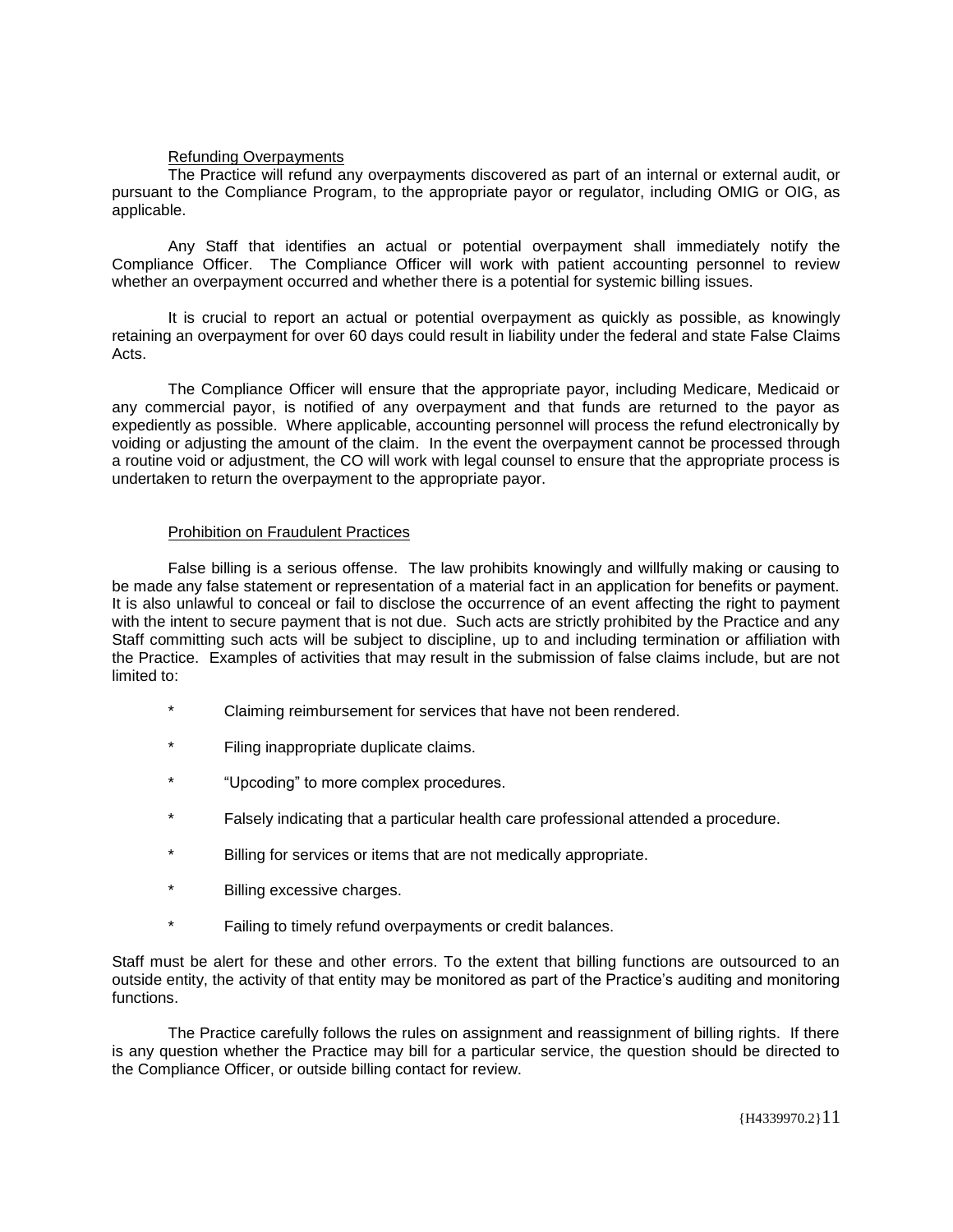Staff are responsible for ensuring that our Policies and Procedures meet our goal of accurate and ethical billing and claims submission. Our Policies and Procedures should at all times:

- \* Provide for proper and timely documentation of provider and other professional services prior to billing to ensure that only accurate and properly documented services are billed;
- \* Emphasize that claims are submitted only when appropriate documentation supports the claims and only when such documentation is maintained and available for audit and review;
- \* Maintain records and medical notes used as a basis for a claim submission in an organized and legible fashion;
- \* Require the diagnosis and procedures reported on the reimbursement claim be based on the medical record and other documentation, and that the documentation necessary for accurate code assignment be available to coding and/or billing staff;
- Prohibit compensation for internal coders and/or outsourced billing contractors which provides financial incentive to improperly upcode claims;
- \* Require periodic post-submission random testing that examines and re-examines previously submitted claims for accuracy;
- Advise the appropriate government agents in accordance with current regulations or program instructions with respect to return of overpayments of any incorrectly submitted or paid claims and, if the claim has already been paid, promptly reimburse them and the beneficiary for the amount of the claim paid by the government payor and any applicable deductibles or copayments, as appropriate; and
- \* Ensure that coding/billing staff, whether in house or outsourced:
	- only submit diagnostic information obtained from qualified personnel; and
	- contact the appropriate personnel to obtain diagnostic information in the event that the individual who ordered a professional service has failed to provide such information.

In order to ensure compliance with billing requirements, the Practice regularly monitors and audits its billing practices and takes corrective action as necessary. Providers and coding/billing staff are required to attend periodic in-services and/or seminars to stay current with coding changes.

#### **p. Record Retention**

The Practice maintains a uniform system for record creation, distribution, retention, storage, retrieval and destruction. The types of documents developed under this system include (a) clinical and medical records, (b) billing, claims documentation and other financial records and (c) all records necessary to protect the integrity of the Plan and confirm its effectiveness (*e.g.*, documentation that Staff were adequately trained, modifications to the Plan, results of any investigations conducted, selfdisclosure, and results of the Practice's auditing and monitoring efforts). Under no circumstances may documents relating to a pending investigation or inquiry be destroyed without permission of the Compliance Officer and approval of legal counsel. All Staff must protect the integrity of the Practice's documents and records to ensure that records are maintained in accordance with regulatory and legal requirements and for the required length of time.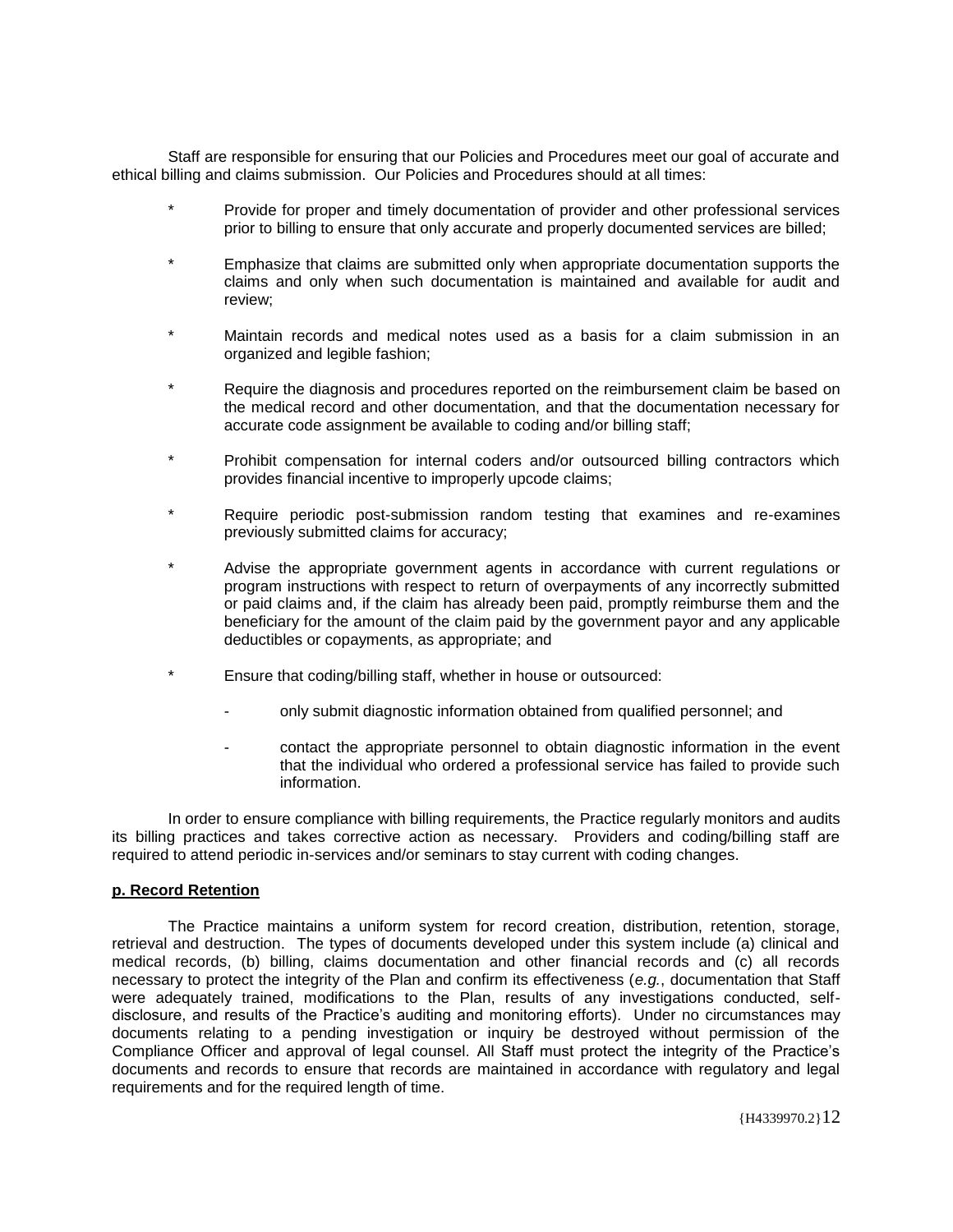All efforts to comply with applicable statutes and regulations must be documented, including all auditing activities and the results thereof. Any inquiries from third party payors or Medicare carriers must also be documented.

## **q. Confidentiality**

Patient Information. The Practice possesses sensitive, privileged information about patients and their care. The Practice and its Staff must adhere to the Practice's policies and procedures relating to the use and disclosure of patient protected health information. This includes adherence to the Practice's HIPAA (Health Insurance Portability and Accountability Act) policies and procedures, this Plan, and the Notice of Privacy Practices. Patients properly expect that this information will be kept confidential. The Practice takes any violation of a patient's confidentiality very seriously. Disclosing a patient's protected health information to an unauthorized party/person, will subject the Staff to discipline, up to and including termination. Staff must not discuss patients outside the Practice to anyone including such Staffs' families. Employees are required to sign a confidentiality agreement reflecting the above principles.

The Practice is the owner of the medical records that document a patient's condition and the services received at the Practice. Medical records are strictly confidential, and may not be released except with prior written authorization from the patient, the patient's authorized representative or as required or authorized by law. Medical records are not to be physically removed from the Practice. Staff who have access to medical records must preserve their confidentiality and integrity, and no Staff is permitted access to the medical record of any patient without a legitimate, Practice-related reason for so doing.

Employment and Business Records. Staff must also treat as confidential, salary, benefits, and other personal information pertaining to the Practice's Staff. Personnel files, payroll information, disciplinary matters and similar information will be maintained in a confidential manner. Staff must also protect the Practice's propriety information and Staff must not disclose to third parties the Practice's confidential business information, such as contractual arrangements, strategic plans, future marketing efforts, and financial information, unless authorized by the Practice or required by law.

Any unauthorized release of, or access to, medical records, personnel records or propriety information must be reported to the Compliance Officer or Privacy Officer. These confidentiality requirements apply to physical, electronic or computer records maintained at the Practice.

The above obligations of confidentiality apply even after the Staff is no longer affiliated with the Practice.

#### **r. Government Investigations**

If any Staff are contacted (*e.g.*, inquiry, subpoena, personal visit) by a governmental agency regarding the Practice's business, such Staff is required to notify the Compliance Officer immediately unless prohibited by law from doing so, which does not include a request by law enforcement not to tell the Practice. While it is the Practice's policy to cooperate with governmental agencies, the Practice's legal rights and those of its Staff must be protected. In the case of an informal inquiry or visit from a governmental agent, Staff have the right to refuse an interview or may request to schedule or reschedule the interview for a mutually convenient time, to have an attorney present, and to record the interview.

Should a governmental agent present him or herself at the Practice's offices, they should be immediately referred to the Compliance Officer (if the Compliance Officer is unavailable, the agent should be referred to the highest member of Administration present at that time). Under no circumstances are Staff to impede a governmental investigation, however, no one is permitted unsupervised access to the Practice's records. See Information sharing with law enforcement policy 200-54 and other Practice HIPAA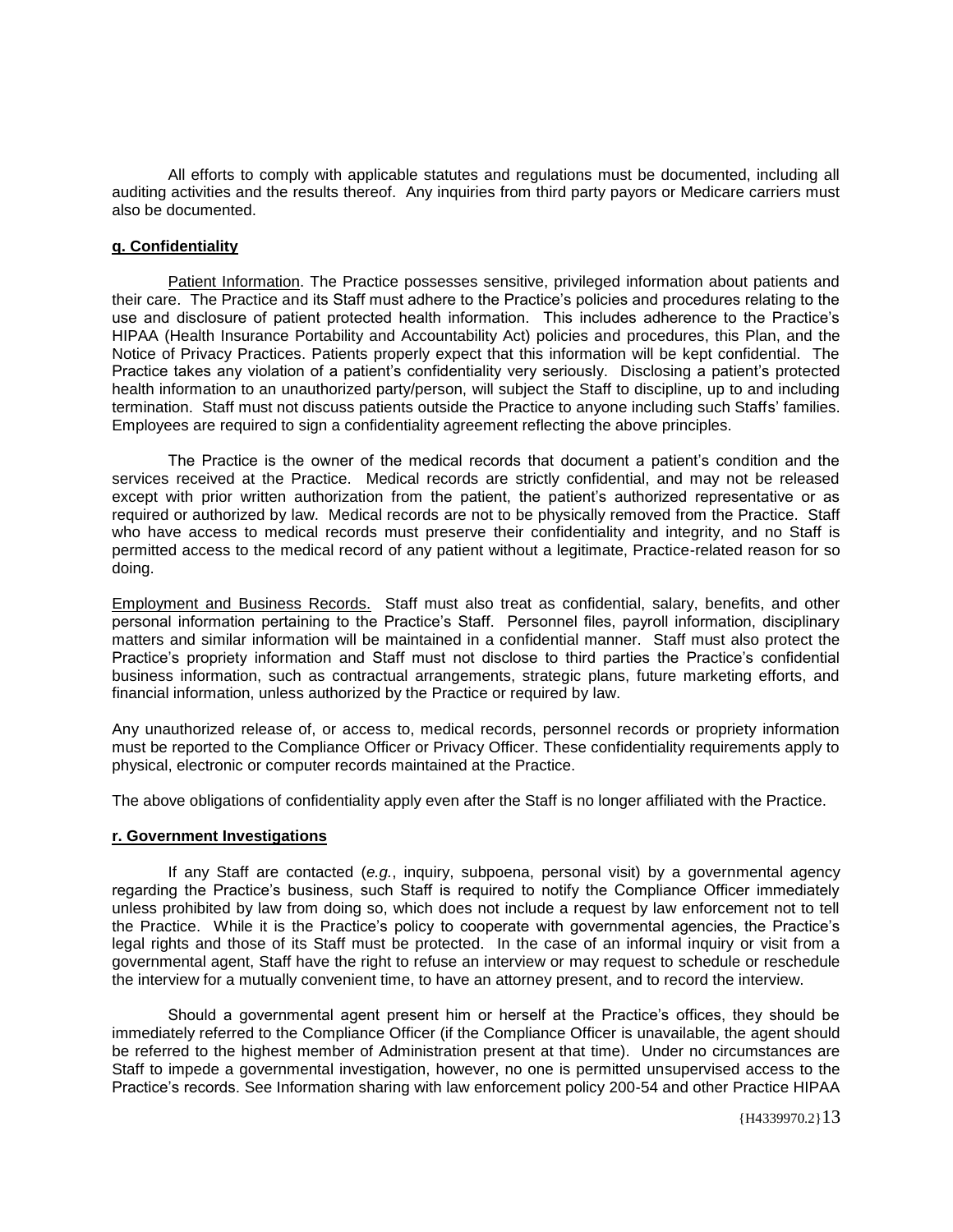policies. Staff may never alter or destroy records requested in the course of an investigation, nor shall Staff make a false or misleading statement on such documents or to an investigator. Staff may not pressure any person to provide false information to, or hide information from, an investigator.

#### **s. Gift Policy**

General. It is the Practice's desire to preserve and protect its reputation and to avoid even the appearance of impropriety at all times. Staff shall not give and/or accept gifts, favors, services, entertainment or other things of value to the extent that decision-making or actions affecting the Practice might be influenced. Only occasional gifts having a nominal value are permitted as detailed below.

Patients/Families. Staff are prohibited from *soliciting* any tips, personal gratuities or gifts from patients or patients' family members, and from accepting monetary tips or gratuities. Staff may occasionally accept (if offered) gifts of appreciation that are of nominal value from patients/family members, such as food, candy, or flowers that can be shared with other Staff.

Vendors, Business Associates, Government Officials, and Others. Staff may not solicit or accept from the Practice's business associates or vendors, individually or on behalf of the Practice, gifts, favors, entertainment or other things of value to the extent that decision-making or actions affecting the Practice might be influenced. Similarly, the offer or giving of money, services or other things of value with the expectation of influencing the judgment or decision making process of any purchaser, supplier, customer, government official or other person by the Practice is prohibited.

No Cash Gifts. Staff may not accept cash gifts in any amount, including cash equivalents (such as a gift card, checks, etc.) from patients, families, vendors and others.

If Staff has any concern whether a particular gift/gratuity is appropriate and whether it should be accepted, he or she should consult his or her supervisor or the Compliance Officer. Any conduct in violation of this policy must be reported immediately to management or the Compliance Officer.

#### **t. Managing Conflicts of Interest**

The Board, senior leadership, Medical Directors, managers and key employees are subject to the Practice's *Conflicts of Interest Policy.* The purpose of the *Conflicts of Interest Policy* is to help such individuals identify, understand, manage and appropriately disclose actual or potential conflicts of interest. Please refer to the Practice's Conflicts of Interest Policy for information on how to manage any actual or potential conflicts.

#### **u. Definitions**

#### **Abuse**

Incidents or practices of providers that, while not usually considered fraudulent, are inconsistent with accepted sound medical, business, or fiscal practices.

#### **Centers for Medicare and Medicaid Services (CMS)**

The US federal agency which administers Medicare, Medicaid, and the Children's Health Insurance Program.

#### **Fraud**

An intentional deception or misrepresentation made by an individual knowing it to be false, when that deception or misrepresentation could result in some unauthorized benefit.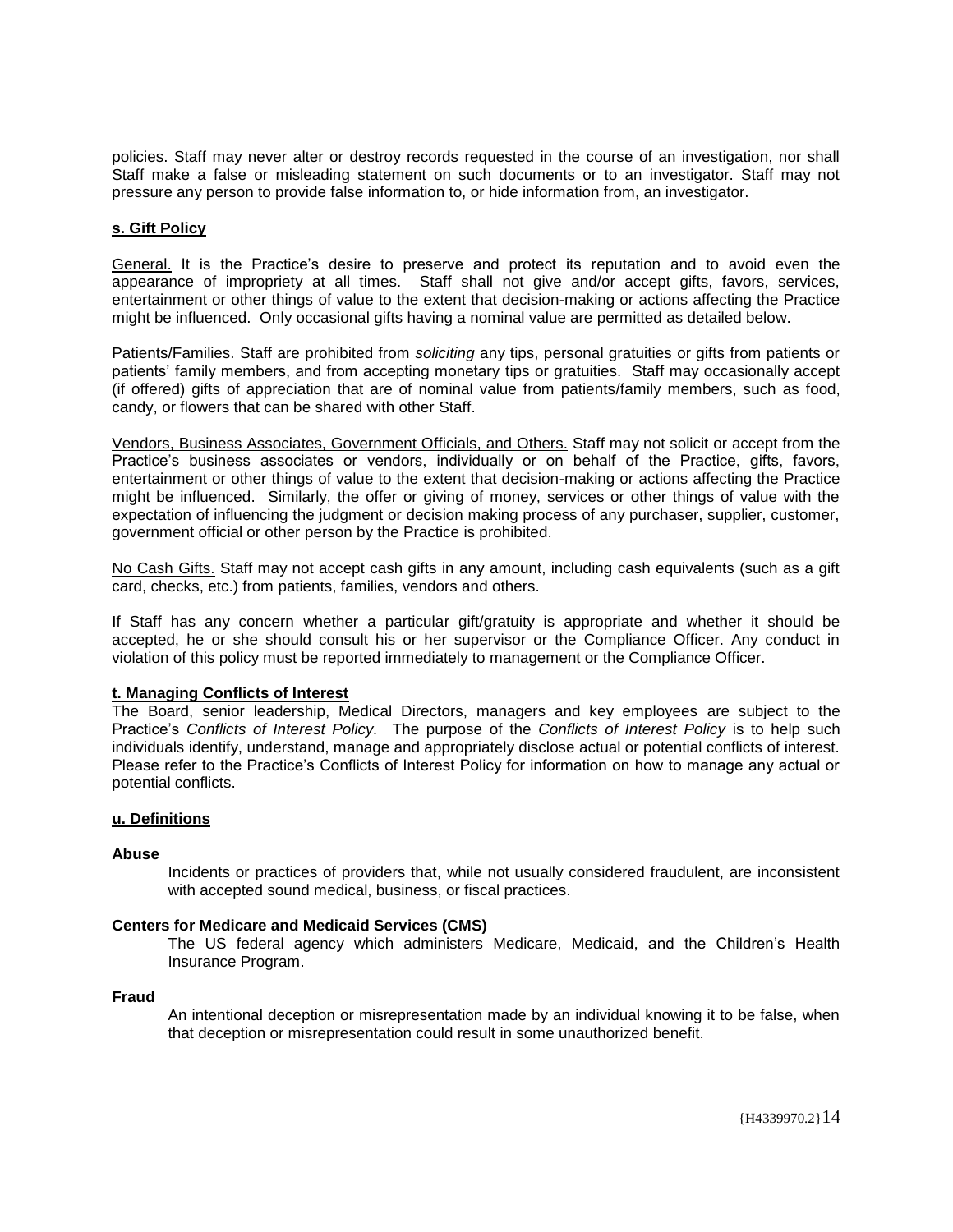#### **Medicaid**

A national health insurance plan that is state controlled providing coverage for low income individuals and families and commercially uninsured.

#### **Medicare Part B**

A voluntary federal health insurance plan which pays for physician and outpatient services for the elderly/retired population, younger people receiving Social Security benefits, and persons who need dialysis or kidney transplants for treatment of end-stage kidney disease.

## **OIG**

US Department of Health and Human Services, Office of Inspector General. The OIG is responsible for the investigation and prosecution of health care fraud. It investigates Federal cases regarding Medicare, Medicaid, and other fraud, and is authorized to impose civil money penalties and program exclusions of fraudulent providers.

#### **OMIG**

New York State Office of Medicaid Inspector General. OMIG has been established by statute as an independent entity within the New York State Department of Health to improve and preserve the integrity of the Medicaid program by conducting and coordinating fraud, waste and abuse control activities for all State agencies responsible for services funded by Medicaid. OMIG conducts and supervises all such prevention, detection, audit and investigation efforts and coordinates such activities with other government agencies.

#### **Whistle Blower**

Also called a "Relator" – Under federal or state false claims laws, any person with the knowledge of false claims or fraud against the government may bring a lawsuit in his or her own name and in the name of the government.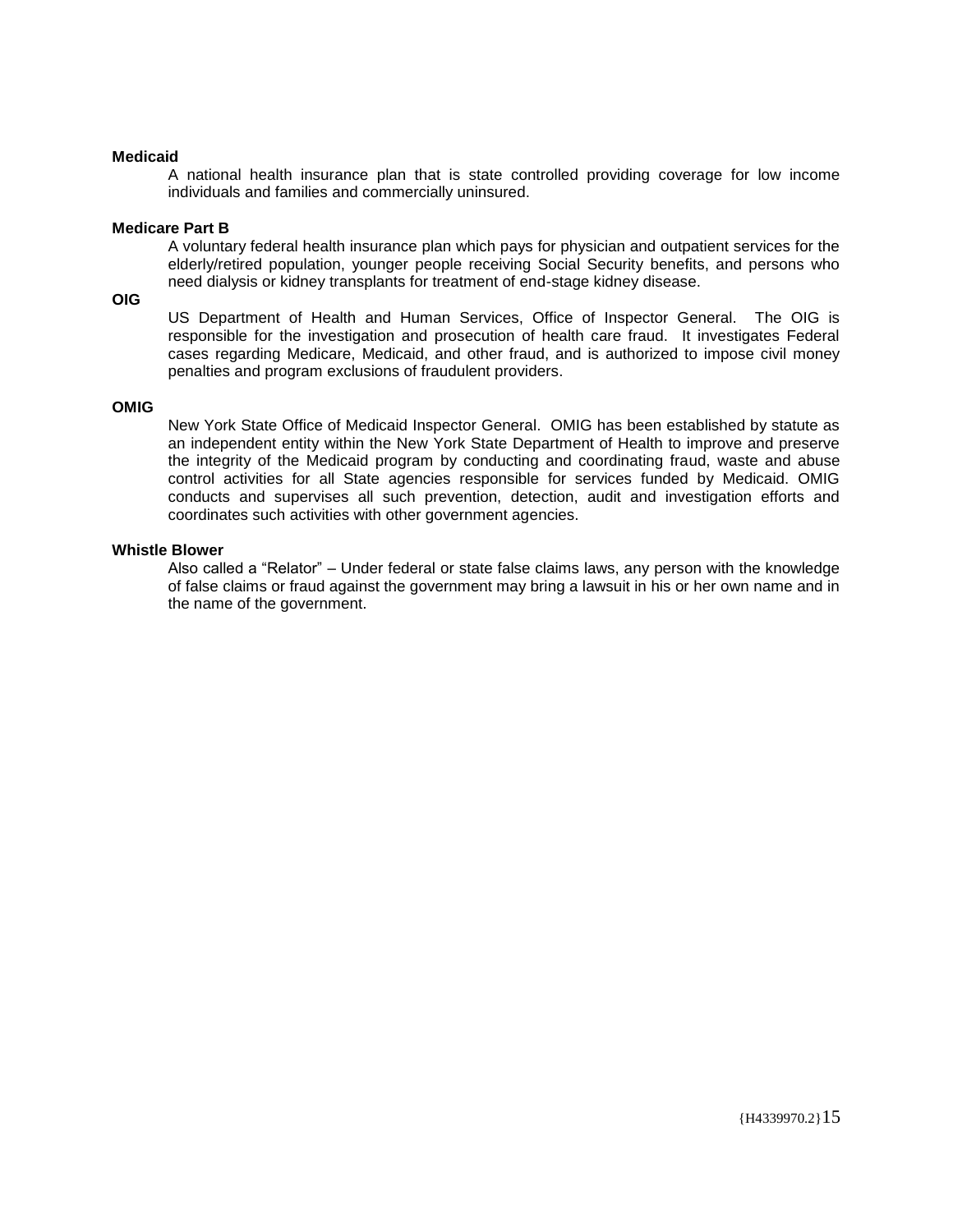## **Appendix A**: **Description of Fraud and Abuse/Non-Retaliation Laws:**

## **I. Federal and New York State Health Care Fraud and Abuse Laws.**

Both the federal and New York state governments fund health care programs that provide medical and mental health care benefits to qualified patients. Examples of such government health care programs include, but are not limited to, Medicare and Medicaid. To avoid waste, fraud and abuse in Medicare, Medicaid and other programs, there are Federal and State laws designed to deter fraud and abuse, some of which are described below.

- **a. Federal False Claims Act, 31 USC §§ 3729 -3733.** This law applies to any person (or entity) who:
	- i. Knowingly presents, or causes to be presented, to the United States Government, a false or fraudulent claim for payment or approval;
	- ii. Knowingly makes, uses, or causes to be made or used, a false record or statement to get a false or fraudulent claim paid or approved by the Government;
	- iii. Conspires to defraud the Government by getting a false or fraudulent claim allowed or paid;
	- iv. Has possession, custody, or control of property or money used, or to be used, by the Government and, intending to defraud the Government or willfully to conceal the property, delivers, or causes to be delivered, less property than the amount for which the person receives a certificate or receipt;
	- v. Authorized to make or deliver a document certifying receipt of property used, or to be used, by the Government and, intending to defraud the Government, makes or delivers the receipt without completely knowing that the information on the receipt is true;
	- vi. Knowingly buys, or receives as a pledge of an obligation or debt, public property from an officer or employee of the Government, or a member of the Armed Forces, who lawfully may not sell or pledge the property; or
	- vii. Knowingly makes, uses, or causes to be made or used, a false record or statement to conceal, avoid, or decrease an obligation to pay or transmit money or property to the Government.
		- viii. Any person who engages in any of the above conduct may have violated the False Claims Act and may be liable for civil monetary penalties as well as up to three times the amount of damages, depending on the circumstances surrounding the false claim(s).

**b. Program Fraud Civil Remedies Act, 31 USC §§ 3801-3812 (PFCRA).** PFCRA provides for administrative remedies against any person who knowingly makes a claim or statement that the person knows or has reason to know is false, fictitious or fraudulent. The presence of a false claim is not required: a false statement is enough to trigger remedies under PFCRA.

#### **c. New York State False Claims Act, New York State Finance Law, Article 13.** The New York State false claims

act is very similar to the Federal False Claims Act. It prohibits the filing of a false claim which means that a person:

i. Knowingly presents, or causes to be presented, to any employee, office or agent of the state or a local government, a false or fraudulent claim for payment or approval;

ii. Knowingly makes, uses, or causes to be made or used, a false record or statement to get a false or fraudulent claim paid or approved by the state or a local government;

iii. Conspires to defraud the state or a local government by getting a false or fraudulent claim allowed or paid;

iv. Has possession, custody, or control of property or money used, or to be used, by the State or a local government and, intending to defraud the state or a local government or willfully to conceal the property or money, delivers, or causes to be delivered, less property or money than the amount for which the person receives a certificate or receipt;

v. Is authorized to make or deliver a document certifying receipt of property used or to be used by the state or a local government and, intending to defraud the state or a local government, makes or delivers the receipt without completely knowing that the information on the receipt is true;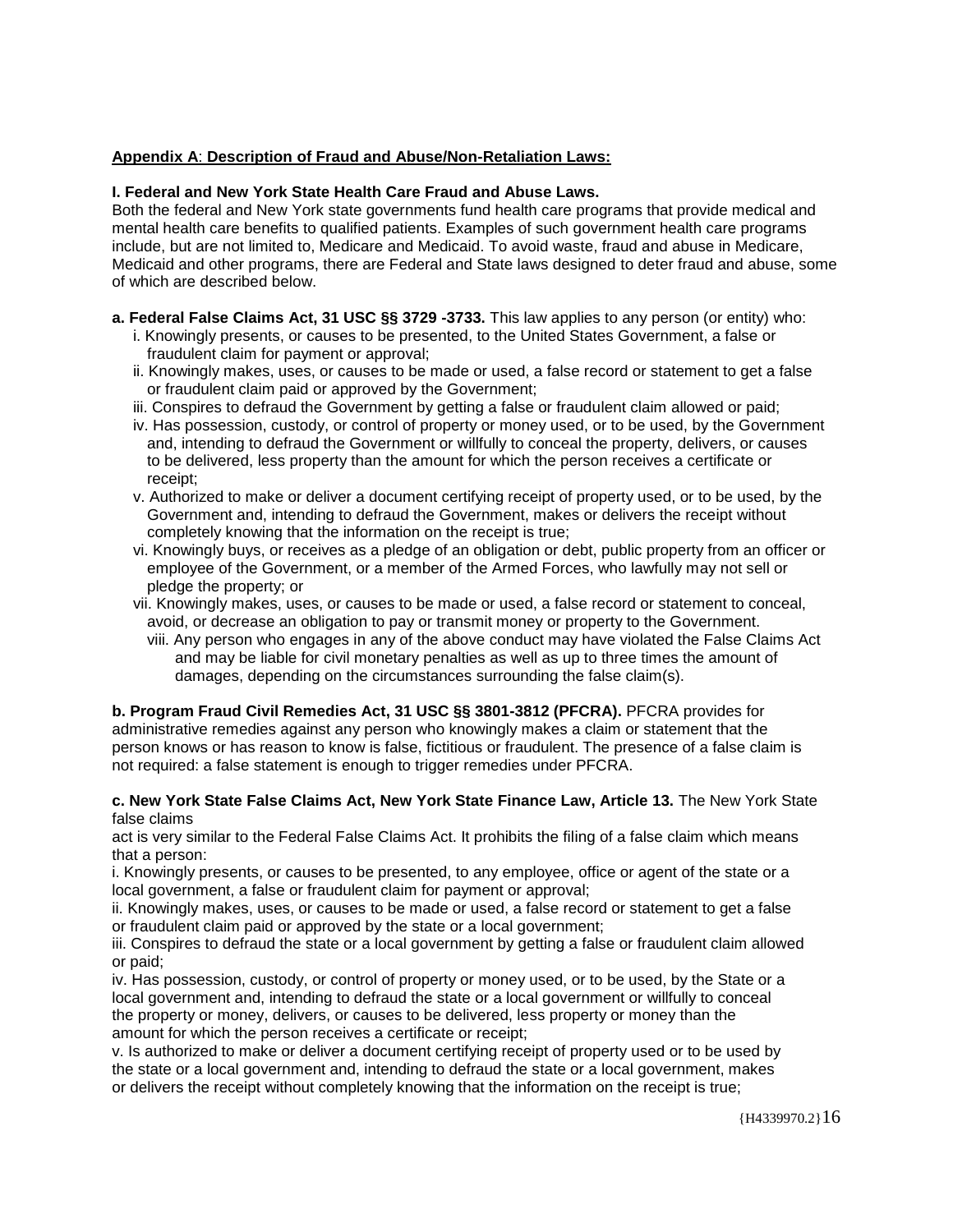vi. Knowingly buys, or receives as a pledge of an obligation or debt, public property from an officer or employee of the state or a local government knowing that the officer or employee lawfully may not sell or pledge the property; or

vii. Knowingly makes, uses, or causes to be made or used, a false record or statement to conceal, avoid, or decrease an obligation to pay or transmit money or property to the state or a local government.

viii. A person who does any of the above acts will be liable for a civil penalty of between \$6,000.00 and \$12,000.00 plus three times the amount of damages sustained by the state or local government. The amount of damages may be reduced if the violator self discloses the violation.

**d. New York State Finance Law § 191.** Any current or former employee, contractor, or agent of any private or public employer who is discharged, demoted, suspended, threatened, harassed or in any other manner discriminated against in the terms and conditions of employment, or otherwise harmed or penalized by an employer, or a prospective employer, because of lawful acts done by the employee, contractor, agent, or associated others in furtherance of an action brought under this article or other efforts to stop one or more violations of this article, shall be entitled to all relief necessary to make the employee, contractor or agent whole. Such relief shall include but not be limited to:

(i) an injunction to restrain continued discrimination;

(ii) hiring, contracting or reinstatement to the position such person would have had but for the discrimination or to an equivalent position;

(iii) reinstatement of full fringe benefits and seniority rights:

(iv) payment of two times back pay, plus interest;  and

(v) compensation for any special damages sustained as a result of the discrimination, including litigation costs and reasonable attorneys' fees.

For purposes of this section, a "lawful act" shall include, but not be limited to, obtaining or transmitting to the state, a local government, a qui tam plaintiff, or private counsel solely employed to investigate, potentially file, or file a cause of action under this article, documents, data, correspondence, electronic mail, or any other information, even though such act may violate a contract, employment term, or duty owed to the employer or contractor, so long as the possession and transmission of such documents are for the sole purpose of furthering efforts to stop one or more violations of this article. Nothing in this subdivision shall be interpreted to prevent any law enforcement authority from bringing a civil or criminal action against any person for violating any provision of law. An employee, contractor or agent described above in subdivision one of this section may bring an action in the appropriate supreme court for the relief provided in this section.

**e. Qui Tam Lawsuits**. The Federal False Claims Act and the New York State False Claims Act also provide for *qui tam* lawsuits through which any person (the "qui tam relator") may bring a civil action for himself or herself and on behalf of the US Government for any violation of the False Claims Act. If the qui tam relator ultimately wins the lawsuit or if there is a settlement of the lawsuit, he or she may share in a portion of any money recovered with the government and receive reimbursement for reasonable expenses, reasonable attorneys' fees and costs. Please note recovery by the qui tam relator is uncertain and dependent upon the facts and circumstances of the case.

**f. Civil Monetary Penalties Law** (42 U.SC. 1320a-7a)**:** Authorizes penalties and assessments on individuals and entities that submit false or fraudulent claims, or engage in other types of specified misconduct. False Claims Act: Imposes liability on any person who submits a claim or causes a claim to submitted to the federal government that he or she knows (or should know) is false.

## **g. Federal Anti-Kickback Statute ("Anti-Kickback Statute"), 42 U.S.C. § 1320a-7b(b)**

i. The federal Anti-Kickback Statute is a criminal statute that prohibits the exchange (or offer to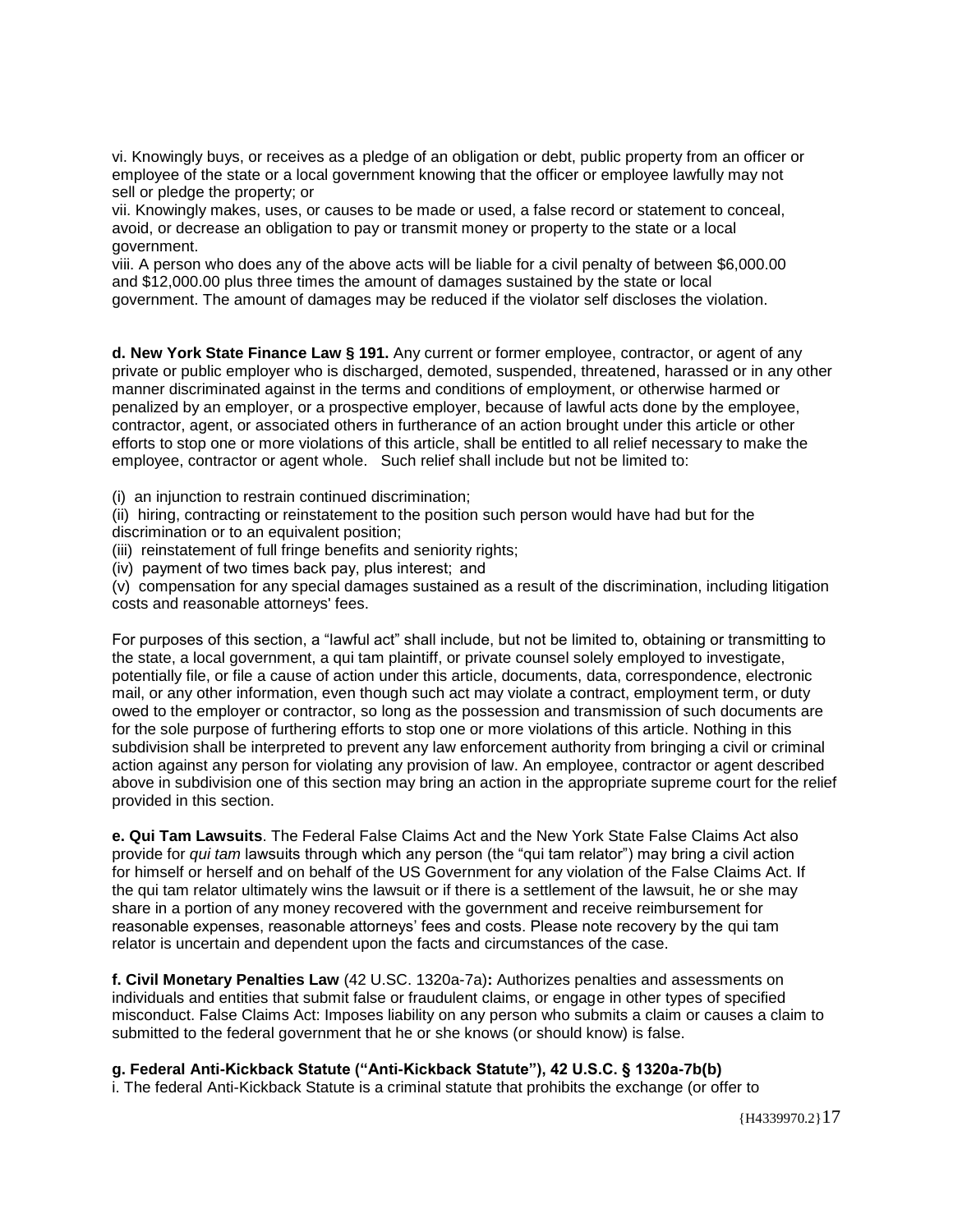exchange), of anything of value, in an effort to induce (or reward) the referral of federal health care program business (Medicare or Medicaid).

ii. Criminal penalties and administrative sanctions for violating the Anti-Kickback Statute include fines, jail terms, and exclusion from participation in the Federal health care programs. Safe harbors protect certain payment and business practices that could otherwise implicate the Anti-Kickback Statute from criminal and civil prosecution. To be protected by a safe harbor, an arrangement must fit squarely in the safe harbor and satisfy all of its requirements. Some safe harbors address personal services and rental agreements, investments in ambulatory surgical centers, and payments to bona fide employees.

## **h.. Physician Self-Referral Law ("Stark Law"), 42 U.S.C. § 1395nn**

i. The Physician Self-Referral Law (Stark Law) prohibits physicians from referring patients to receive designated health services (DHS) payable by Medicare or Medicaid from entities with which the physician or an immediate family member has a financial relationship, unless an exception applies. It also prohibits entities from presenting or causing to be presented claims to Medicare or Medicaid for those referred services.

ii. Criminal penalties include fines up to \$25,000 per violation and up to 5 years in prison per violation. Civil penalties include False Claims Act liability, civil monetary penalties and program exclusion.

#### **i.. Non-Retaliation Policy**.

i. The False Claims Act forbids retaliation by an employer against an employee who cooperates with investigators regarding potential False Claims Act violations or who commences qui tam actions in good faith. In accordance with such laws and its Corporate Compliance Program, The Practice fully complies with all applicable "whistle-blower" protections.

ii. The False Claims Act specifically provides that any employee who is discharged, demoted, suspended, threatened, harassed, or in any other manner discriminated against in the terms and conditions of employment by his or her employer because of lawful acts done by the employee on behalf of the employer or others in furtherance of an action under the False Claims Act, including investigation for, initiation of, testimony for, or assistance in an action filed or to be filed under the False Claims Act, shall be entitled to all relief necessary to make the employee whole. Such relief may include reinstatement with the same seniority status the employee would have enjoyed but for the discrimination; two times the amount of back pay; interest on back pay; and compensation for any special damages sustained as a result of the discrimination, including litigation costs and reasonable attorneys' fees. The New York State False Claims Act has similar non-retaliation protections.

#### **j. New York State Social Services Law § 145-b: False Statements.**

Under New York Social Services Law § 145-b, it is unlawful for any person, firm or corporation to knowingly by means of a false statement or representation (defined below), or by deliberate concealment of any material fact, or other fraudulent scheme or device, on behalf of himself/herself or others, to attempt to obtain or to obtain payment from public funds for services or supplies furnished or purportedly furnished under the Social Services Law, including Medicaid.

ii. "Statement or representation" includes, but is not limited to: a claim for payment made to the state, a political subdivision of the state, or an entity performing services under contract to the state or a political subdivision of the state; an acknowledgment, certification, claim, ratification or report of data which serves as the basis for a claim or a rate of payment, financial information whether in a cost report or otherwise, health care services available or rendered, and the qualifications of a person that is or has rendered health care services.

iii. For the violations described in section i above, the government may recover civil damages (plus interest) equal to three times the amount of the false claim or in the case of non-monetary false statements, three times the amount of actual damages or five thousand dollars, whichever is greater.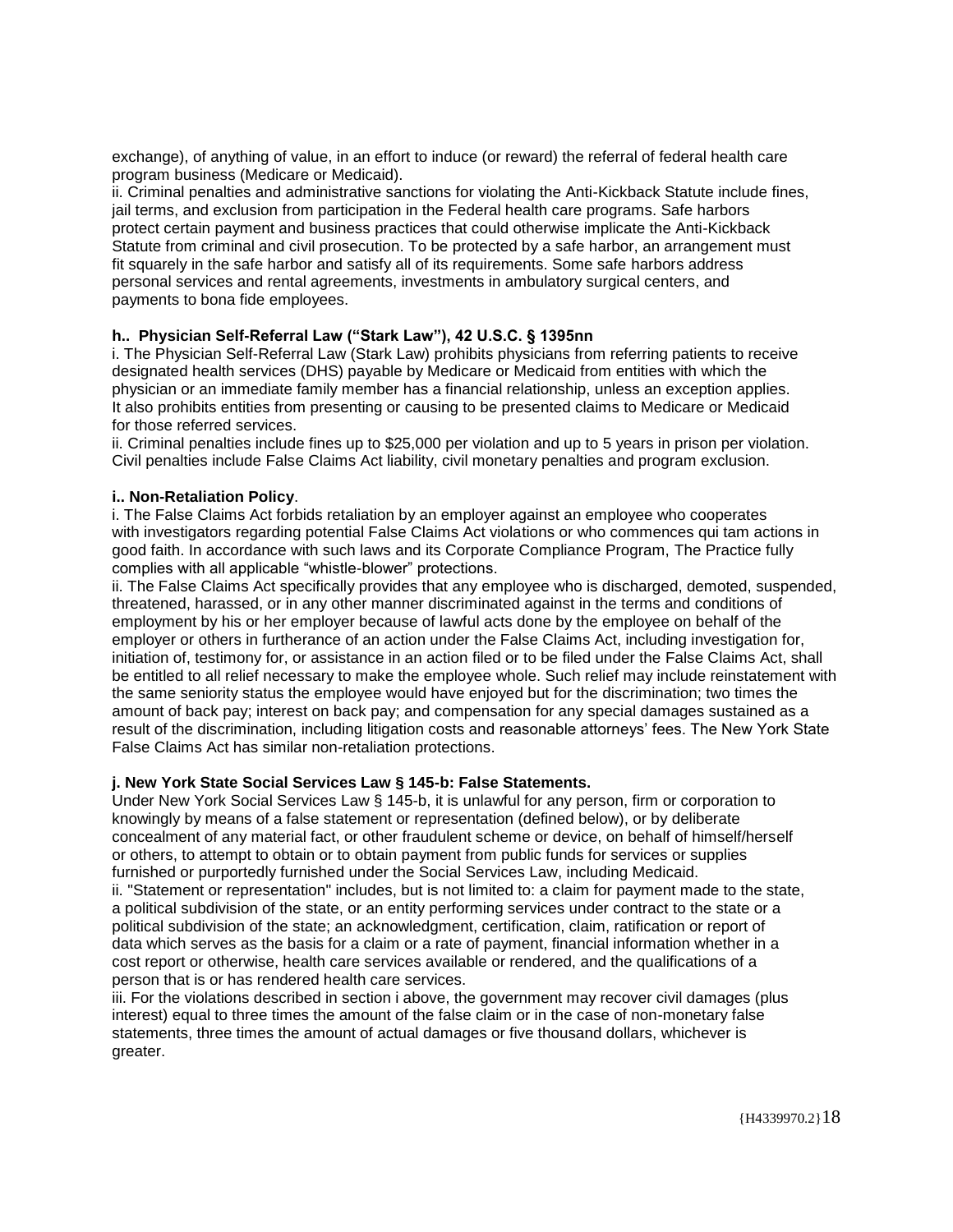**k. DOH Penalties.** The Department of Health may require the payment of a monetary penalty by any person who fails to comply with the standards of Medicaid or of generally accepted medical practice in a substantial number of cases or grossly and flagrantly violated such standards and receives, or causes to be received by another person, Medicaid payment when such person knew, or had reason to know, that:

1. the payment involved the providing or ordering of care, services or supplies that were medically improper, unnecessary or in excess of the documented medical needs of the person to whom they were furnished;

2. the care, services or supplies were not provided as claimed;

3. the person who ordered or prescribed care, services or supplies which was medically improper, unnecessary or in excess of the documented medical need of the person to whom they were furnished was suspended or excluded from Medicaid at the time the care, services or supplies were furnished;

4. the services or supplies for which payment was received were not, in fact, provided; or 5. an overpayment was retained after the deadline for reporting and returning the overpayment after the

date on which the overpayment was identified; or

6. an effective compliance program failed to be adopted and implemented.

**l. New York State Social Services Law § 145-c: Sanctions.** It is a violation of the law for any person to apply for or receive public assistance, including Medicaid, by intentionally making (or intending to make) a false or misleading statement. Social Services Law §145-c sets forth certain sanctions which may be imposed against a person for such illegal actions.

**m. Social Services Law § 145: Penalties.** Any person who submits false statements or deliberately conceals material information in order to receive public assistance, including Medicaid, is guilty of a misdemeanor.

**n. New York Social Services Law § 366-b.** Any person who obtains or attempts to obtain, for himself or others, Medicaid benefits by false means is guilty of a Class A misdemeanor. In addition, any person who, with the intent to defraud, presents for payment any false or fraudulent claim, knowingly gives false information to obtain more money than he is legally entitled to, or knowingly gives false information in order to obtain authorization to provide items or services is guilty of a Class A misdemeanor.

**o. New York Penal Law Article 155, Larceny.** A person steals property and commits larceny when, with the intent to deprive another of his property, wrongfully takes, obtains, or withholds such property by means of trick, embezzlement, false pretense or fraud. There are four levels of offenses, depending on the value of the property involved.

**p. New York Penal Law Article 175, False Written Statements.** The crimes under Article 175, involve false written statements, including for example, filing false information, the falsification of business records and tampering with public records.

**q. Insurance Fraud Under Article 176 of the New York Penal Law.** Under Penal Law § 176.05, a fraudulent health care insurance act is committed by any person who, knowingly and with intent to defraud, presents (or causes to be presented) to an insurer, including Medicaid, a claim for health benefits which such person knows to contain materially false or misleading information. There are six levels of offenses, generally depending on the value of the false claim. A person is guilty of aggravated insurance fraud when he commits a fraudulent insurance act, and has been previously convicted within the preceding five years of any offense also involving a fraudulent insurance act.

## **r. Health Care Fraud Under Article 177 of the New York Penal Law.**

i. Penal Law Article 177 also involves offenses of health care fraud. Under Article 177, a person is guilty of health care fraud when, with the intent to defraud a health plan (including Medicaid), he or she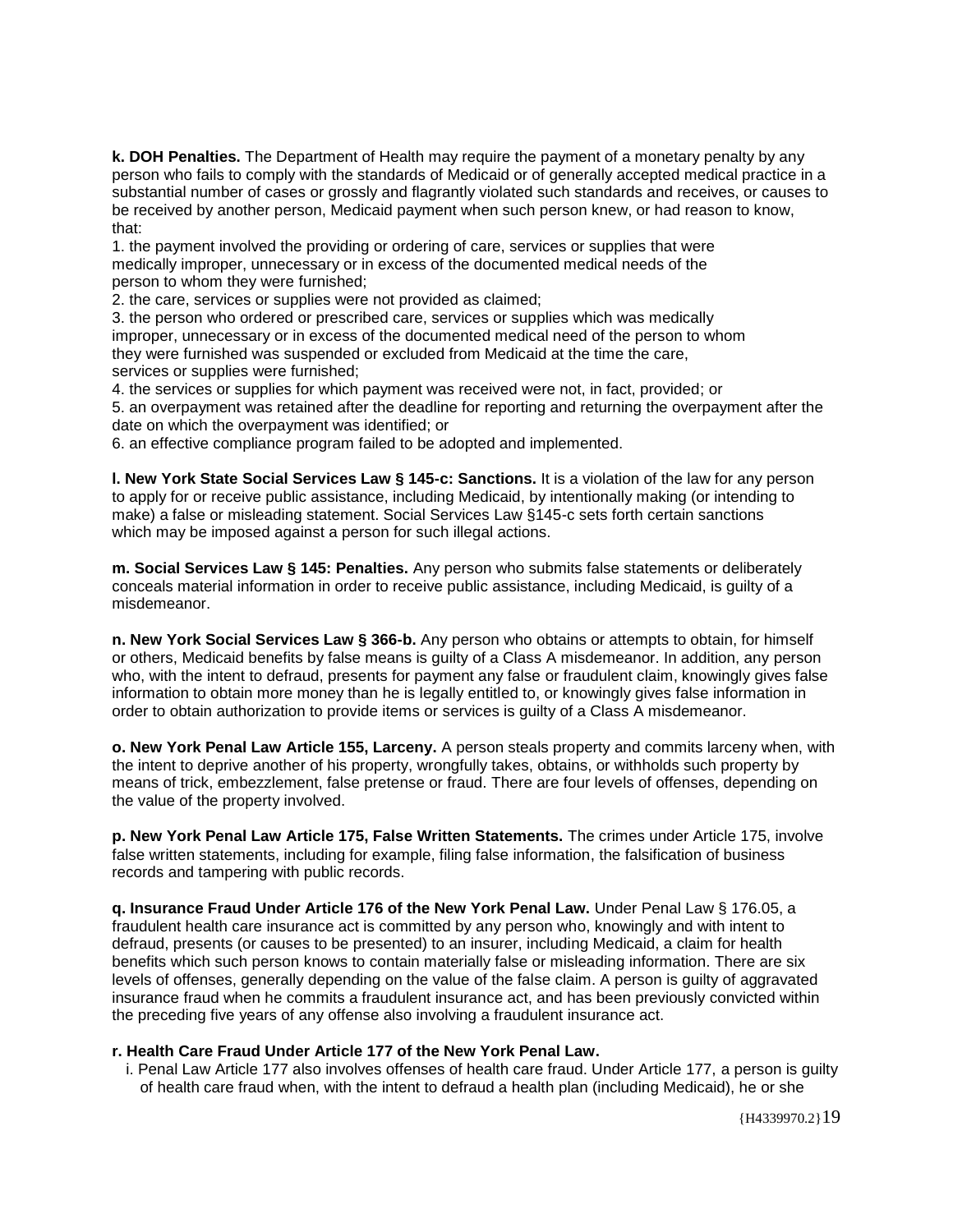knowingly and willfully provides materially false information or omits material information for the purpose of requesting payment from a health plan for items or services and, as a result of such information or omission, payment is received for which he/she or another person is not entitled. There are five levels of offenses, depending on the value of the fraudulent claims.

ii. It is a defense for crimes under Article 177 that the defendant was a clerk, bookkeeper or other employee (other than an employee charged with active management and control, in an executive capacity, of the affairs of the corporation) who, without personal benefit, merely executed the orders of his or her employer/supervisor.

**s. Insurance Frauds Prevention.** Section 403 of the New York Insurance Law prohibits an individual, firm, association or corporation from committing a fraudulent insurance act as defined in Penal Law § 176.05. Violators may be subject to both criminal liability and money penalties.

**t. 31 U.S. Code § 3730 (h). Relief from Retaliatory Actions**. Any employee, contractor, or agent shall be entitled to all relief necessary to make that employee, contractor, or agent whole, if that employee, contractor, or agent is discharged, demoted, suspended, threatened, harassed, or in any other manner discriminated against in the terms and conditions of employment because of lawful acts done by the employee, contractor, agent or associated others in furtherance of an action under this section (31 U.S. Code § 3730) or other efforts to stop 1 or more violations of this subchapter ([Subchapter III. CLAIMS](https://www.law.cornell.edu/uscode/text/31/subtitle-III/chapter-37/subchapter-III)  [AGAINST THE UNITED STATES GOVERNMENT\)](https://www.law.cornell.edu/uscode/text/31/subtitle-III/chapter-37/subchapter-III).

Relief shall include reinstatement with the same seniority status that employee, contractor, or agent would have had but for the discrimination, 2 times the amount of back pay, interest on the back pay, and compensation for any special damages sustained as a result of the discrimination, including litigation costs and reasonable attorneys' fees. An action under this subsection may be brought in the appropriate district court of the United States for the relief provided in this subsection. A civil action under this subsection may not be brought more than 3 years after the date when the retaliation occurred.

#### **u. Employee Whistleblower Protection Rights/Non-Retaliation.**

- i. **Crouse Medical Practice's Non-Retaliation Policy**. The False Claims Act forbids retaliation by an employer against an employee who cooperates with investigators regarding potential False Claims Act violations or who commences qui tam actions in good faith. In accordance with such laws and its Corporate Compliance Program, the Practice fully complies with all applicable "whistle-blower" protections
- ii. **Specific False Claims Act Protection**. The False Claims Act specifically provides that any employee who is discharged, demoted, suspended, threatened, harassed, or in any other manner discriminated against in the terms and conditions of employment by his or her employer because of lawful acts done by the employee on behalf of the employer or others in furtherance of an action under the False Claims Act, including investigation for, initiation of, testimony for, or assistance in an action filed or to be filed under the False Claims Act, shall be entitled to all relief necessary to make the employee whole. Such relief may include reinstatement with the same seniority status the employee would have enjoyed but for the discrimination; two times the amount of back pay; interest on back pay; and compensation for any special damages sustained as a result of the discrimination, including litigation costs and reasonable attorneys' fees.
- iii. **New York Labor Laws Prohibiting Retaliatory Actions.** Two Laws prohibiting employer retaliation against employees are addressed below. The first is Labor Law § 740 and applies to employers in general. The second is Labor Law § 741, and is specific to health care providers.
	- **Labor Law § 740.** This law prohibits retaliatory action by an employer against an employee who discloses or who threatens to disclose, to a supervisor or to a public body, an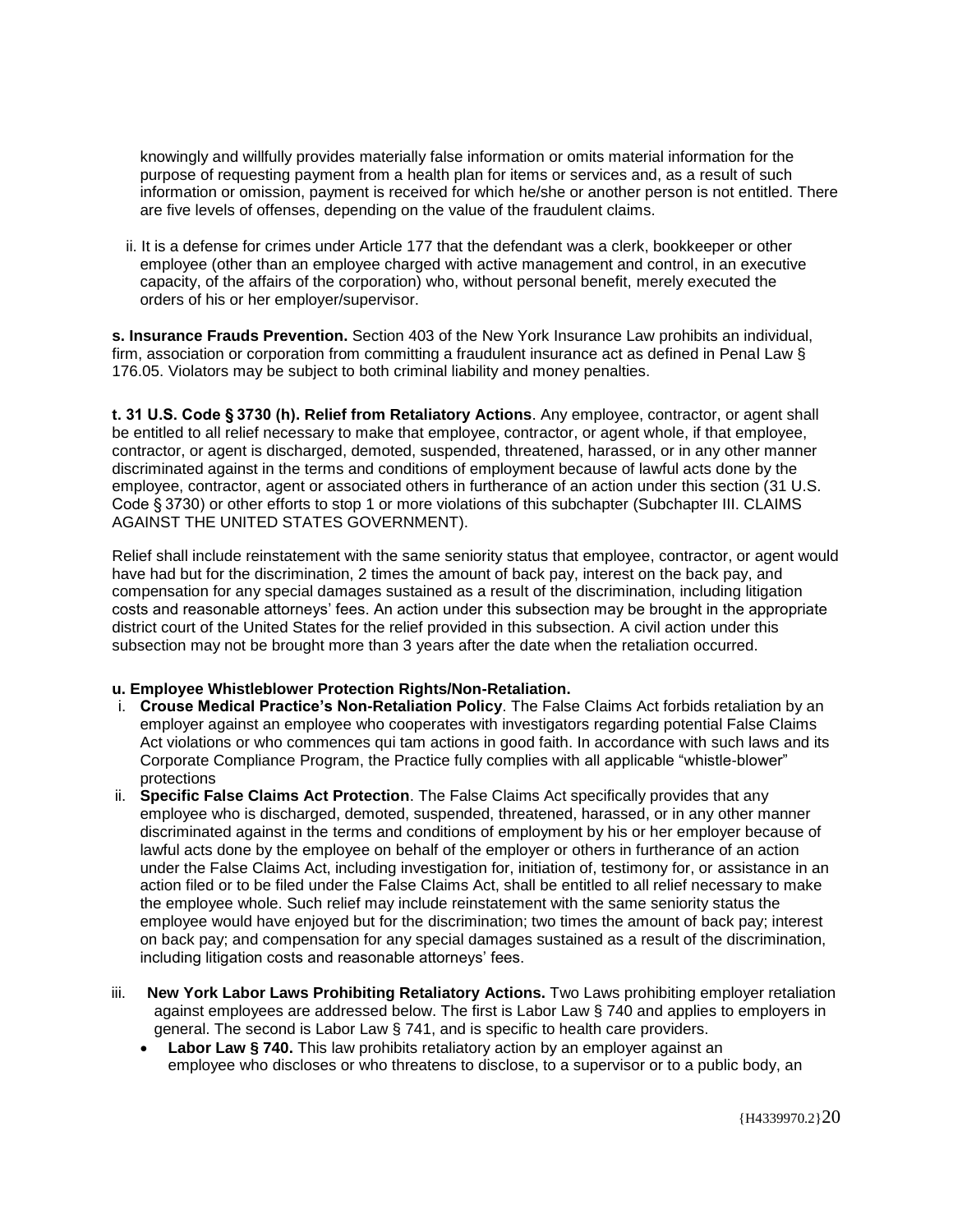activity, policy or practice of the employer that the employee reasonably believes to be in violation of law, rule or regulation or that the employee reasonably believes poses a substantial and specific danger to the public health or safety.

"Employee" means an individual who performs services for and under the control and direction of an employer for wages or other remuneration, including former employees, or natural persons employed as independent contractors to carry out work in furtherance of an employer's business enterprise who are not themselves employers.

1. The protection against retaliatory action provided above pertaining to disclosure to a public body only applies where the employee has first made a good faith effort to notify his or her employer by bringing the activity, policy or practicebelieved to be in violation of law, rule or regulation to the attention of a supervisor of the

employer and has afforded such employer a reasonable opportunity to correct such activity, policy or practice. Such employer notification shall not be required where: (a) there is an imminent and serious danger to the public health or safety; (b) the employee reasonably believes that reporting to the supervisor would result in a destruction of evidence or other concealment of the activity, policy or practice; (c) such activity, policy or practice could reasonably be expected to lead to endangering the welfare of a minor; (d) the employee reasonably believes that reporting to the supervisor would result in physical harm to the employee or any other person; or (e) the employee reasonably believes that the supervisor is already aware of the activity, policy or practice and will not correct such activity, policy or practice.

2. Labor Law § 740 also prohibits an employer from taking retaliatory action against an employee who provides information to, or testifies before, any public body conducting an investigation, hearing or inquiry into any such activity, policy or practices by such employer. In addition, an employer may not take retaliatory action against an employee who objects to, or refuses to participate in any such activity, policy or practice.

3. For purposes of Labor Law §740, "retaliatory action" means an adverse action taken by an employer or his or her agent to discharge, threaten, penalize, or in any other manner discriminate against any employee or former employee exercising his or her rights under this section, including (i) adverse employment actions or threats to take such adverse employment actions against an employee in the terms of conditions of employment including but not limited to discharge, suspension, or demotion; (ii) actions or threats to take such actions that would adversely impact a former employee's current or future employment; or (iii) threatening to contact or contacting United States immigration authorities or otherwise reporting or threatening to report an employee's suspected citizenship or immigration status or the suspected citizenship or immigration status of an employee's family or household member, as defined in subdivision two of section four hundred fiftynine-a of the social services law, to a federal, state, or local agency. (

4. An employee who has been the subject of a retaliatory action in violation of Labor Law § 740 may commence a civil court action within two years after the alleged retaliatory action was taken. The court may order relief as follows:

a. an injunction to restrain the employer's continued violation;

- b. the reinstatement of the employee to the same position held before the retaliatory action, or to an equivalent position, or front pay in lieu thereof;
- c. the reinstatement of full fringe benefits and seniority rights;
- d. compensation for lost wages,benefits, and other remuneration;
- e. payment by the employer of reasonable costs, disbursements, and attorney's fees;
- (f) a civil penalty of an amount not to exceed ten thousand dollars; and/or
- (g) the payment by the employer of punitive damages, if the violation was willful, malicious or wanton.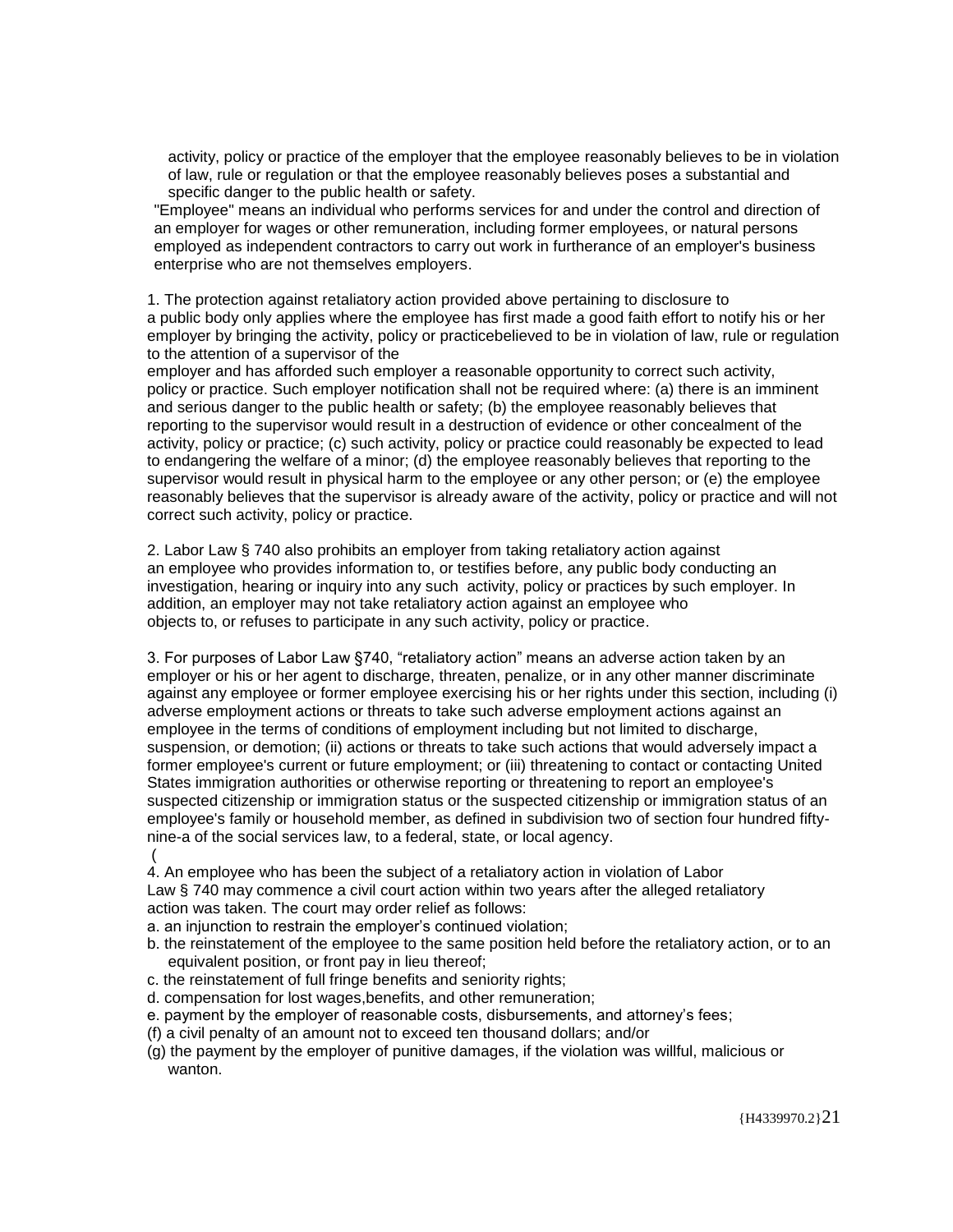5. Labor Law § 740 does not diminish the rights, privileges, or remedies of any employee under any other law or regulation or under any collective bargaining agreement or employment contract.

Employer relief. A court, in its discretion, may also order that reasonable attorneys' fees and court costs and disbursements be awarded to an employer if the court determines that an action brought by an employee under this section was without basis in law or in fact.

ii. **Labor Law § 741.** This law prohibits retaliatory action by *certain health care* employers against a health care employee who discloses or who threatens to disclose, to a supervisor or to a public body, an activity, policy or practice of the employer or employer's agent that the employee, in good faith reasonably believes constitutes improper quality of patient care. Labor Law § 741 also prohibits retaliatory action by such employer if the employee objects to, or refuses to participate in any activity, policy or practice of the employer that the employee, in good faith, reasonably believes constitutes improper quality of patient care.

1. Protection against retaliatory action does not apply unless the employee has first notified the employer of the improper quality of patient care and has afforded the employer a reasonable opportunity to correct such activity, policy or practice. However, such notice is not required if there is an imminent threat to public health or safety or to the health of a specific patient and the employee reasonably believes in good faith that reporting to a supervisor would not result in corrective action.

2. For purposes of Labor Law § 741, "retaliatory action" means the discharge, suspension, demotion, penalization or discrimination against an employee, or other adverse employment action taken against an employee in the terms and conditions of employment.

3. Under Labor Law § 741, an employee has two years from the date of the alleged retaliatory action to commence a lawsuit. In addition to the remedies that may be available to the employee a court may assess a fine up to \$10,000 against the employer if the court finds that the employer acted in bad faith. These fines are not paid to the employee, but will be deposited into a state-wide fund to improve patient care.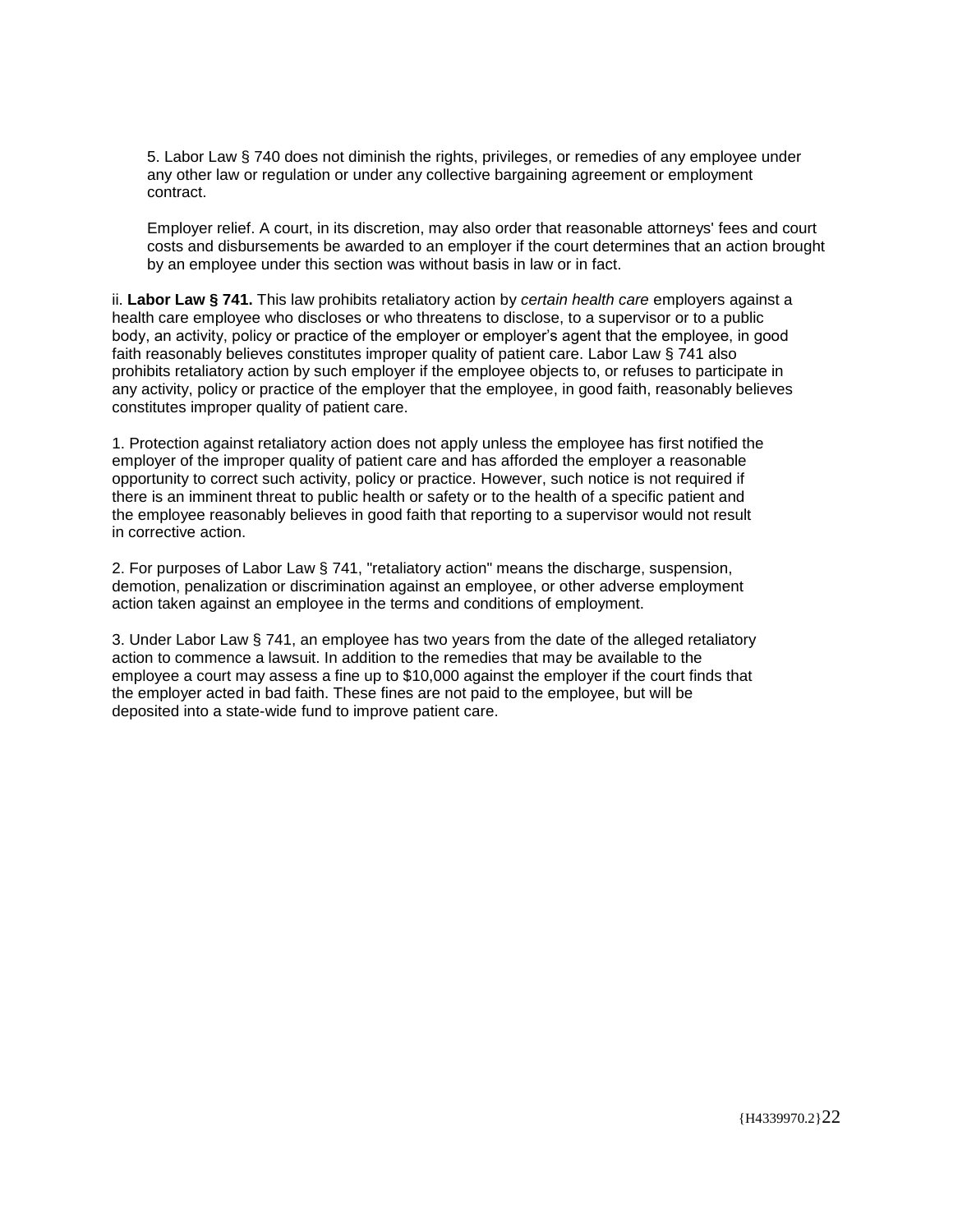**This page intentionally left blank**